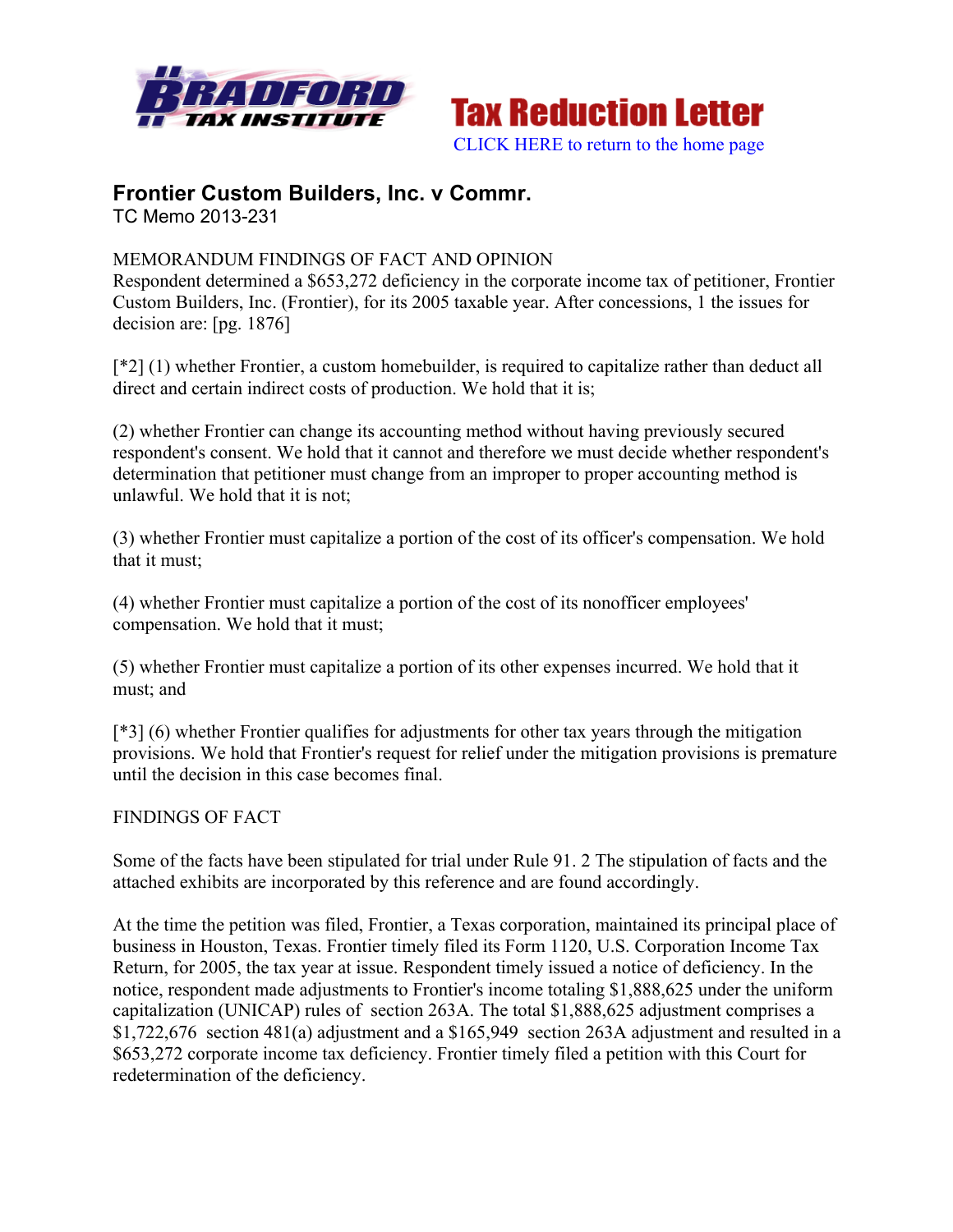# [\*4] I. Frontier

Frontier was founded in 1990 and incorporated in 1992. Since 1994 Frontier has been a builder of custom and speculative homes.

On its 2005 tax return Frontier capitalized direct material and labor costs and post-productionperiod carrying costs but claimed deductions for salaries, yearend bonuses, and other miscellaneous expenses.

Frontier used the same accounting method for tax that it used for financial (book) accounting. Frontier did not submit Form 3115, Application for Change in Accounting Method, to respondent requesting permission, nor has it received permission, to change its accounting method for 2005. Frontier maintained no contemporaneous time records showing how many hours Frontier employees spent on their various activities on the company's behalf.

## II. Ronald W. Bopp

At all relevant times Mr. Bopp was president and CEO of Frontier. He founded Frontier after working for many years-during high school and college-in the construction industry as a framer, roofer, and carpenter and later acquiring management experience at Kroger.

As president Mr. Bopp worked long hours and performed a variety of jobs at Frontier. He worked 55-70 hours per week, rarely took a vacation, and was [\*5] never away for more than three days. His duties involved managing all of the company's departments, monitoring and preparing its financial statements, writing company policy manuals, determining its hiring needs and recruitment, and overseeing its legal affairs. In 2005 Frontier paid Mr. Bopp a regular salary and a yearend bonus. Frontier did not produce contemporaneous time records showing how many hours Mr. Bopp spent on each of his various activities.

Mr. Bopp was well connected with the operations of his company and had several reports and tools that he used to track the [pg. 1877] progress of homes. He conducted weekly meetings with the project managers as an opportunity to learn what stage of completion the homes were in and to discuss critical situations. He would occasionally stop by worksites for other meetings and to solve problems the project managers could not resolve. He received monthly reports and productivity schedules detailing when a job was going to close and whether the project managers were running 100% productivity on their homes. Mr. Bopp was the direct boss of the project managers. He had a very good understanding of the progress of each homebuilding project and participated in the preparation of the homes' progress reports.

[\*6] Mr. Bopp determined which developers Frontier would work with, he reviewed and approved Frontier's subcontractors, and he conducted reviews to make sure the project managers researched the suppliers and vendors.

## III. Other Employees

## A. Project Managers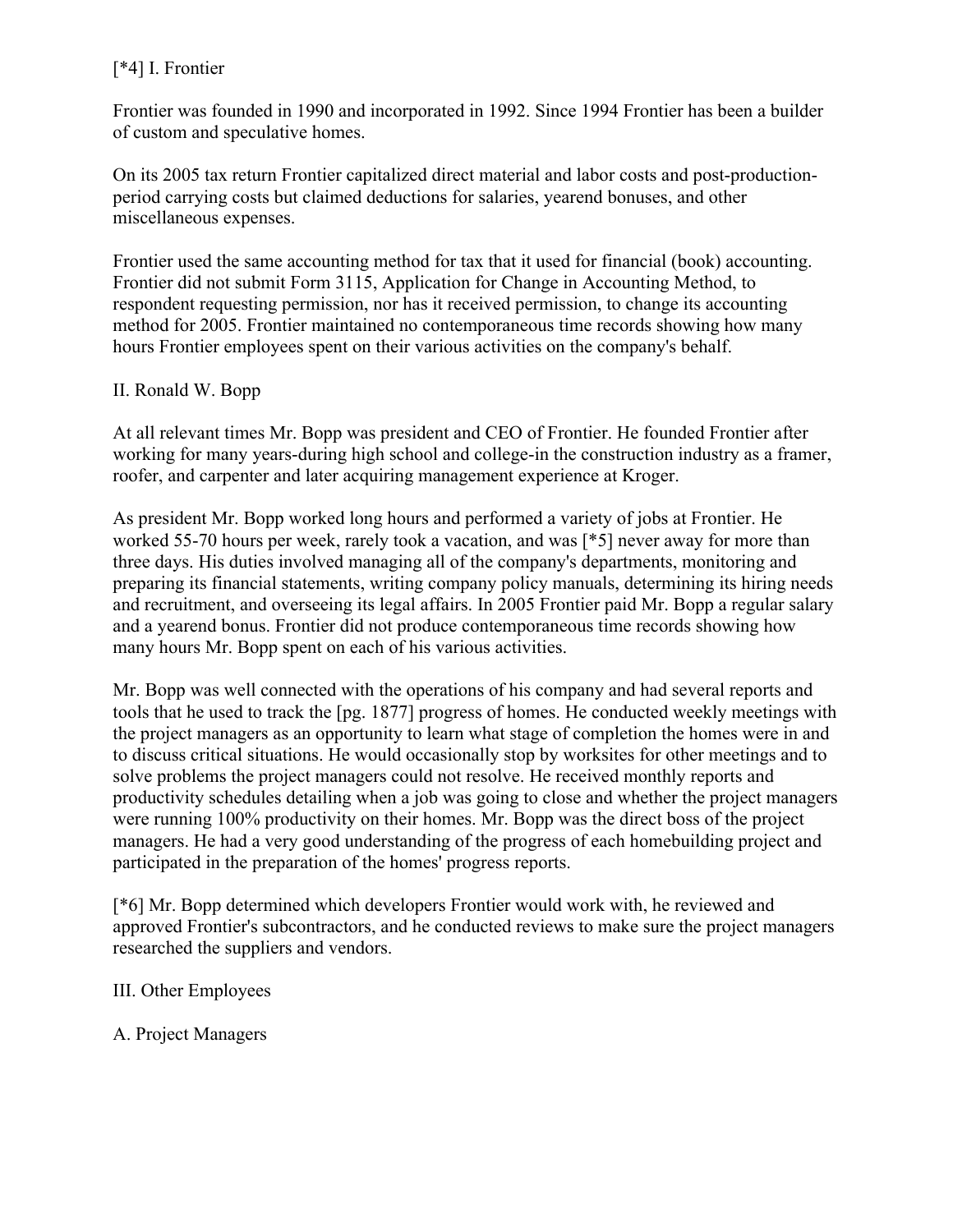The duties of a project manager included managing construction, being the primary contact for customers, performing warranty work, and ensuring that the homes were built per design and in conformity with building standards.

In 2005 Frontier paid its project managers regular salaries, bonuses for warranty work, and yearend bonuses. Mr. Bopp delegated the warranty work to his project managers. Project managers worked closely with the designers and decorators throughout the homebuilding process. The project managers did not personally purchase building materials, nor did they hammer any nail or lay any wood.

Mr. Bopp hired David Connery, a supervisor, to directly oversee the work of the project managers. Despite Mr. Connery's serving as the project managers' supervisor, Mr. Bopp would still step in to address specific situations with the project managers. Mr. Connery left Frontier at the end of July 2005, and Mr. Bopp continued to oversee the duties of the project managers.

## [\*7] B. Designers and Decorators

The designers met with clients, identified what they wanted in a house, and designed the house using the company's AutoCAD software. They also designed the electrical wiring, plumbing, staircases, elevations, structural plan, doors, windows, glass blocks, floors, and driveways. Frontier paid the designers regular salaries, profit-sharing bonuses, and warranty bonuses. The design services were provided outside of the homebuilding contracts, and a client using these services could walk away from Frontier and use that design with another builder.

The decorators worked with clients to create and sell upgraded home products such as: exteriors, roofing, appliances, wallpaper, countertops, shower doors/glass trim, wrought iron spindles, paint colors, tile, wood floors, carpets, counters, plumbing and light fixtures, moldings, hardware, stains, window treatments, shutters, backsplashes, doors, and other accessories. Frontier paid the decorators regular salaries and warranty bonuses.

## C. Elisa Wolfe

Elisa Wolfe worked as an administrative assistant to Mr. Bopp. She did day-to-day entries on home and inventory schedules and assisted Mr. Bopp with talking to lenders and handling warranty issues. Frontier paid Ms. Wolfe a regular salary and a yearend bonus.

#### [\*8] D. Charlotte Guarino

Charlotte Guarino was an accountant for Frontier who worked on accounts receivable, client billings, payroll, accounts payable invoices for payments to contractors, and some tax preparation. Frontier paid Ms. Guarino a regular salary and a yearend bonus.

#### E. Sandra Alvarado

Sandra Alvarado was a tech writer on staff that took the policy manuals Mr. Bopp wrote and converted them into Web-based PDFs. These documents pertained to personnel policy, employee handbooks, and benefits packages. Frontier paid professional fees to Ms. Alvarado for her services in 2005. [pg. 1878]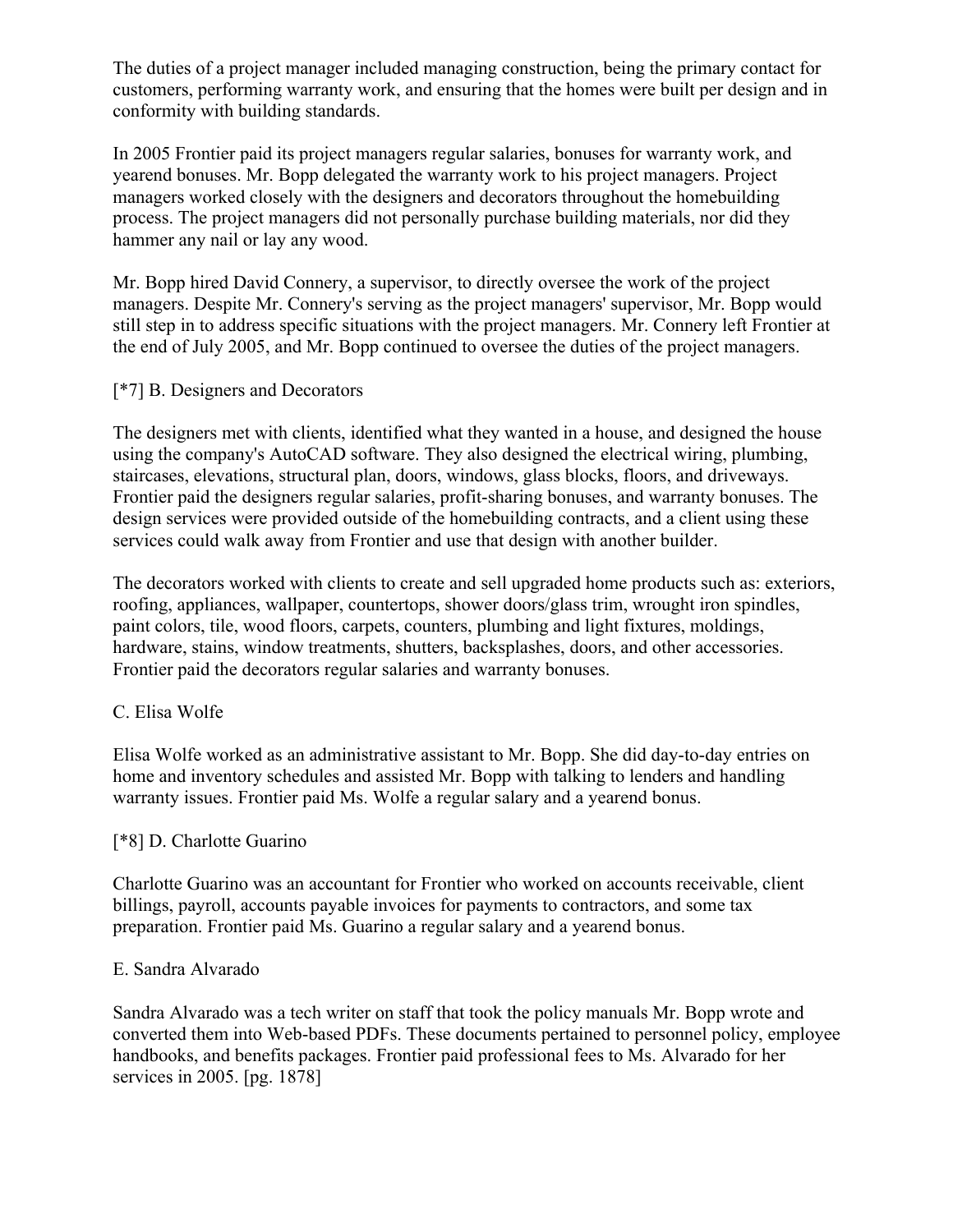## F. Jason Belden

Jason Belden was Frontier's information technology specialist. He modified and improved the programming for the company Web site. Frontier paid Mr. Belden a regular salary and a bonus.

# IV. Carrying Costs

In 2005 Frontier capitalized post-production-period carrying costs, which were incurred to keep homes in a marketable condition until they could be sold. Frontier did not submit Form 3115 to respondent to request permission, nor has Frontier received permission, to change its accounting method for the homeowner [\*9] association dues, property taxes, other taxes, utilities, and insurance capitalized in 2005.

## V. Other Expenses

# A. Taxes

In 2005 Frontier deducted employees' payroll tax expenses and owner's payroll tax expenses.

B. Employee Benefit Program

Frontier deducted employee benefit program costs in 2005. The employee benefit program is representative of the health insurance provided to the employees during the 2005 year.

## C. Insurance

In 2005 Frontier deducted costs for builder's risk insurance, general liability insurance, and vehicle insurance. The builder's risk insurance cost is for a policy specifically related to each job in production or under construction. It covers each individual job for things like fire, vandalism, and theft. The general insurance cost represents an umbrella policy that covers the whole company. It covers things like slip-and-fall cases in the model homes, copyright infringement claims, and advertising infringement claims. The vehicle insurance covered the vehicle that Mr. Bopp drove to work.

## [\*10] D. Vehicle Expenses

Frontier deducted vehicle expenses for a company vehicle that Mr. Bopp drove in 2005. He drove his company-provided vehicle only for business purposes.

## E. Office Expenses

Frontier deducted office expenses relating to the sales offices, main office, and model homes in 2005.

# F. Mobile Telephone Expenses

Frontier deducted mobile telephone expenses relating to the sales offices, sales personnel, corporate office, project managers, and decorators in 2005.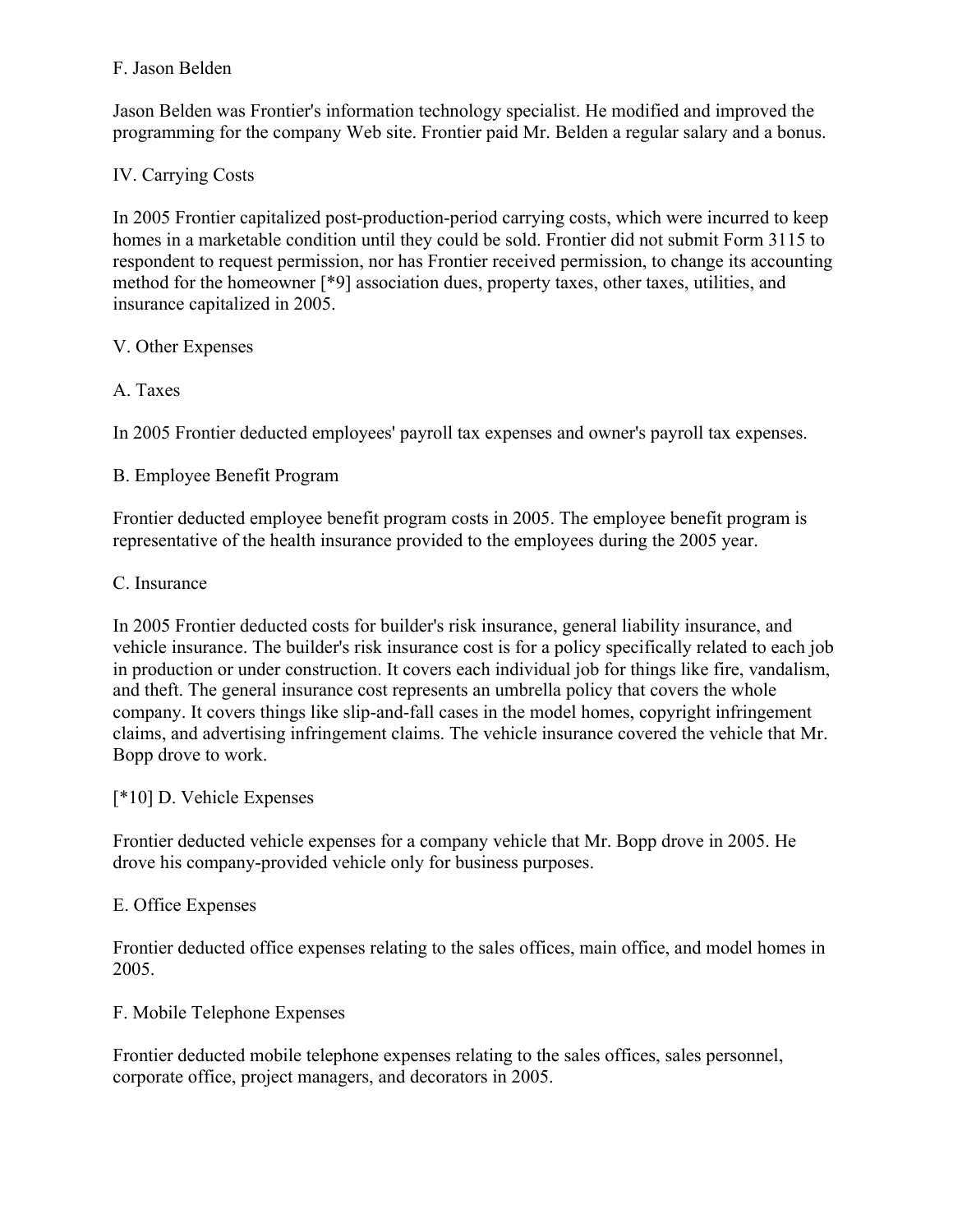#### G. Office Telephone Expenses

Frontier deducted office telephone expenses relating to the sales offices, main office, and model homes in 2005.

#### H. Tool Expenses

In 2005 Frontier deducted costs for small tools used for random repairs on the job.

I. Annual Retreat (Training and Seminars)

Frontier deducted costs, including travel costs, for its annual all-employee training seminar in 2005. The all-employee training seminar was an annual, three-day retreat for employees. It was used for teambuilding; discussing what Frontier [\*11] could do better, future opportunities, and ways to improve processes; going over financials; and reviewing invoices in a way to ensure the entire team (i.e., accounting, project managers, and sales staff) understood the process.

#### J. Utility Expenses

Frontier deducted utility expenses relating to the sales offices, main office, and model homes in 2005.

#### K. Computer Maintenance Expenses

Frontier deducted computer maintenance costs incurred to repair existing computer equipment and keep systems updated in 2005. All models had computers and all design work on the homes required computer systems.

#### **OPINION**

## I. Burden of Proof

Generally, taxpayers bear the burden of proving, by a preponderance of the evidence, that the determinations of the Commissioner in a notice of deficiency are incorrect. Rule 142(a)(1); Welch v. Helvering, 290 U.S. 111, 115 [12 AFTR 1456] (1933). Deductions are a matter of [pg. 1879] legislative grace, and a taxpayer bears the burden of proving entitlement to any claimed deductions. Rule 142(a)(1); INDOPCO, Inc. v. Commissioner, 503 U.S. 79, 84 [69 AFTR 2d 92-694] (1992).

[\*12] Section 7491(a), however, shifts the burden of proof to the Commissioner if the taxpayer produces credible evidence on any factual issue and satisfies the requirements of section 7491(a)(2). The benefits of section 7491(a) are unavailable to a corporation unless the taxpayer can demonstrate that, on the date the Tax Court petition was filed, it met the net worth and employee threshold in section  $7491(a)(2)(C)$ . Frontier contends section  $7491(a)$  applies to shift the burden of proof, but the record is not clear on whether Frontier meets the requirements of section  $7491(a)(2)(C)$ .

In respect of any new matter, the Commissioner bears the burden of proof. Rule  $142(a)(1)$ . As discussed later, on brief respondent changed his calculation of the appropriate method of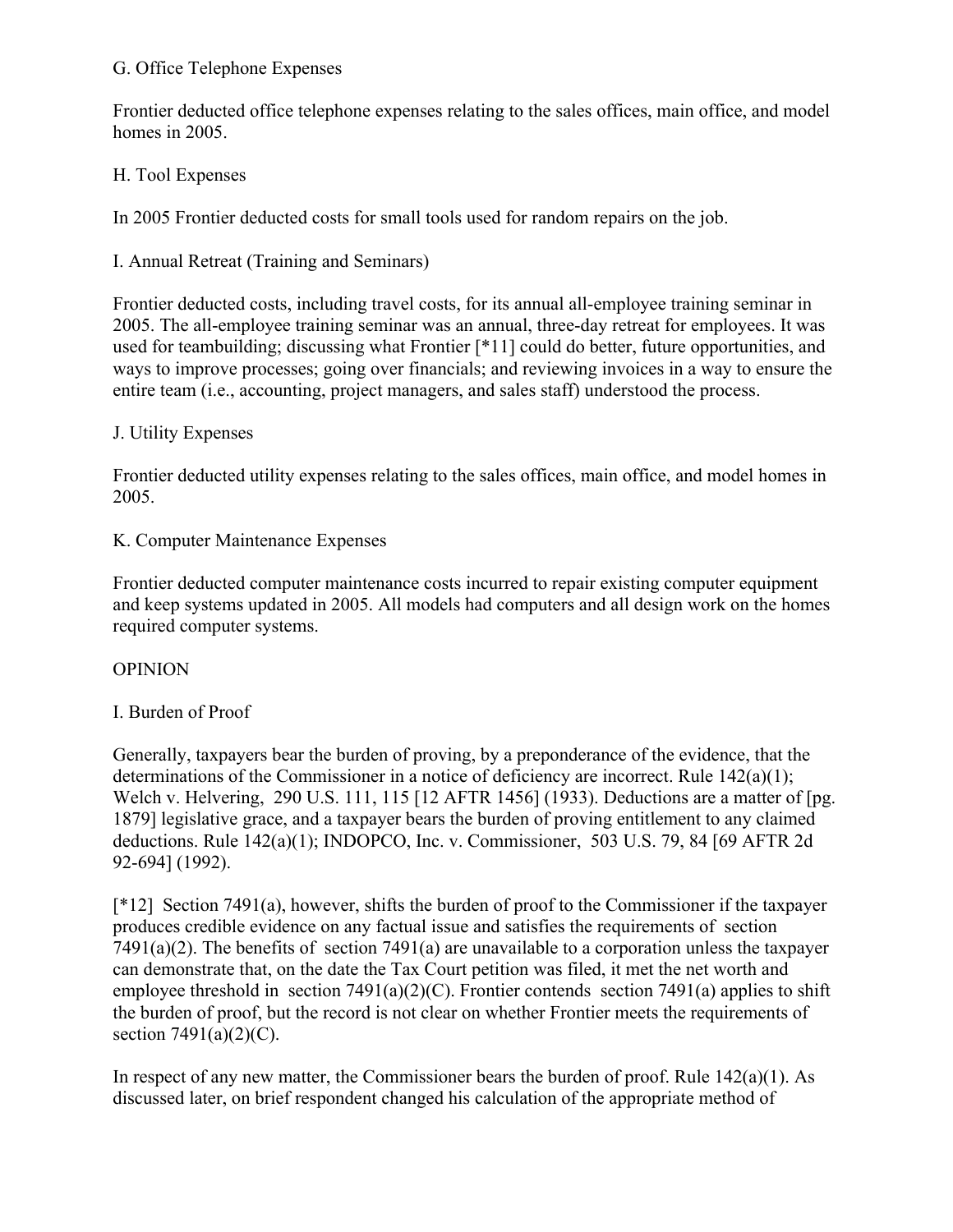accounting for Frontier's indirect costs, which we find to be akin to new matter. Shea v. Commissioner, 112 T.C. 183, 190-191 (1999) ("When the Commissioner attempts to rely on a basis that is beyond the scope of the original deficiency determination, the Commissioner must generally assume the burden of proof as to the new matter.").

However, on the record before us, we do not need to reference the burden of proof to resolve this case as the facts are adequately presented.

## [\*13] II. UNICAP Section 263A

We begin with a brief overview of how the UNICAP rules work under section 263A. Section 263A requires taxpayers that produce real property to capitalize certain direct and indirect costs of production and recover those costs in a matter appropriate to the situation. Sec. 1.263A-1(c)(1), (3), (4), Income Tax Regs.

Direct costs that must be capitalized include direct material and direct labor costs. Sec. 1.263A-1(e)(2), Income Tax Regs. Indirect costs that must be capitalized are all indirect costs properly allocable to property produced. Indirect costs are properly allocable to property produced when the costs directly benefit or are incurred by reason of the performance of production activities. Sec. 1.263A-1(e)(3)(i), Income Tax Regs. Accordingly, indirect costs must be allocated between production and nonproduction activities. Sec. 1.263A-1(c)(1), (e)(3), Income Tax Regs.

In addition to production costs, indirect costs include service costs. Service costs must be allocated among capitalizable, deductible, and mixed service costs. Sec.  $1.263A-1(e)(4)(ii)$ , Income Tax Regs. If an entire department or function performs only production or only nonproduction service activities, the entire cost of that department or function will be capitalizable or deductible, respectively. [\*14] Mixed service costs are those service costs which are partially allocable to production and partially allocable to nonproduction. Sec. 1.263A- $1(e)(4)(ii)(C)$ ,  $(h)(6)$ , Income Tax Regs.

A. Custom Homebuilder (Frontier)

As a preliminary matter, we must decide whether Frontier, as a custom homebuilder, is subject to the UNICAP rules under section 263A. Frontier contends its business model is centered around sales and marketing, not production-related services. The thrust of its argument is that custom homebuilders differ from speculation homebuilders because their price premiums and profitability come not from cost control, but rather from the creativity of their salespeople, designers, decorators, and marketing employees.

Section 263A requires taxpayers that produce real property to capitalize certain costs. The term "produce" includes "construct, build, install, manufacture, develop, or improve." Sec.  $263A(g)(1)$ .

Frontier contends it is outside the scope of section 263A because it does not employ the tradesmen-e.g., carpenters, welders, and plumbers-who actually build the homes. All of those activities are subcontracted out. It therefore claims its actual employees' services, and the related costs incurred, are more reflective of a [\*15] sales and marketing company that [pg. 1880] manages the creation of a custom product rather than a construction company producing streamlined goods.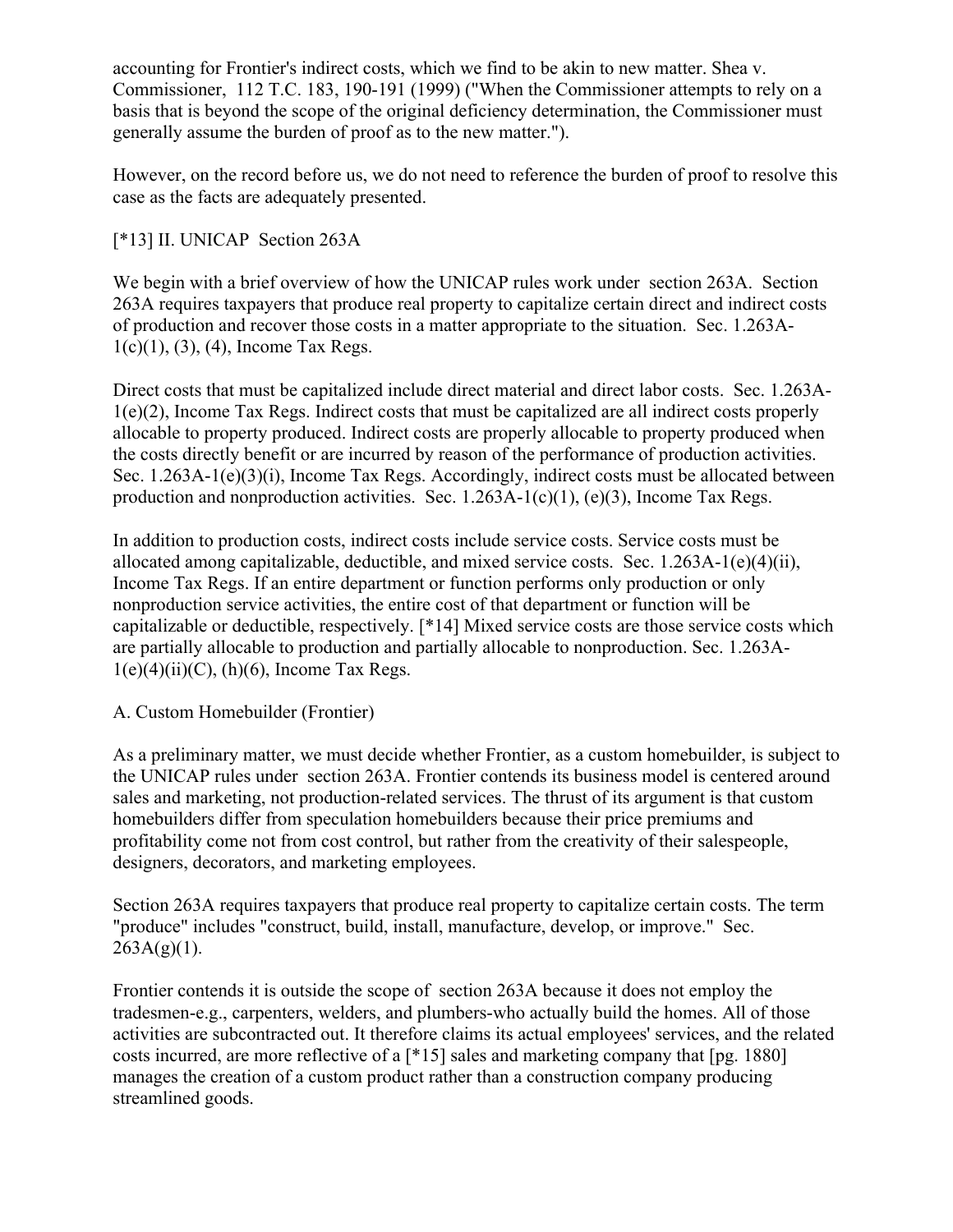Our holding in Von-Lusk v. Commissioner, 104 T.C. 207 (1995), illustrates that activities in addition to physical construction may be included in the production of real property. In Von-Lusk, the question was whether a partnership had to capitalize costs such as performing engineering and feasibility studies and drafting architectural plans. We held that those activities were development activities even though they had no immediate physical impact on the property. Id. at 216. In deciding Von-Lusk, we reviewed the text and legislative history of section 263A and observed that Congress intended the term "produce" to be broadly construed.

Frontier sells custom and speculative homes. Speculative homebuilding is the classic production activity to which section 263A applies. Frontier's argument is that custom homebuilding is different from speculative homebuilding and that this difference keeps its activities out of the reach of section 263A. Before Frontier sells a home, it builds it; before Frontier builds a home, it designs it. After Frontier creates the design for each custom home, it subcontracts out the physical labor to the tradesmen who actually build the home. Frontier's use of subcontractors for the physical home construction is not enough to exempt Frontier from section 263A. [\*16] See, e.g., sec. 1.263A-2(a)(1), Income Tax Regs. The creative design of custom homes is ancillary to the actual physical work on the land and is as much a part of a development project as digging a foundation or completing a structure's frame. The construction of a home cannot move forward if the design step is not taken. Therefore, we reject Frontier's argument and find Frontier is a producer of real property subject to section 263A.

#### B. Accounting Method

We turn to the issue of Frontier's accounting method vis-a-vis section 263A. A taxpayer must compute its taxable income under an accounting method that in the Commissioner's opinion clearly reflects income. See sec. 446.

Frontier used the same accounting method for tax that it used for financial (book) accounting. In 2005 Frontier capitalized direct material and labor costs and post-production-period carrying costs, but it claimed deductions for salaries, yearend bonuses, and other miscellaneous expenses. Frontier requests this Court to sustain its original reporting position of deducting all of the above expenses. 3

[\*17] The Commissioner has broad discretion to decide whether a taxpayer's accounting method clearly reflects income, and his determination is to be upheld unless it is clearly unlawful. Thor Power Tool Co. v. Commissioner, 439 U.S. 522 [43 AFTR 2d 79-362] (1979). Respondent determined the accounting method Frontier used in 2005 did not comply with section 263A and therefore did not clearly reflect income. Once the Commissioner determines that a taxpayer's method does not clearly reflect income, he may select for the taxpayer a method which, in his opinion, does clearly reflect income. Sec. 446(b). The courts will uphold the Commissioner's determination unless the taxpayer makes a clear showing that the Commissioner abused his discretion. Wilkinson-Beane, Inc. v. Commissioner, 420 F.2d 352 [25 AFTR 2d 70-418] (1st Cir. 1970), aff'g T.C. Memo. 1969-79 [¶69,079 PH Memo TC]; Standard Paving Co. v. Commissioner, 190 F.2d 330, 332 [40 AFTR 1022] (10th Cir. 1951), aff'g 13 T.C. 425 (1949). The taxpayer carries the burden of showing that the method selected by the Commissioner is incorrect; this [\*18] burden is extremely difficult to carry. Hamilton Indus., Inc. v. Commissioner, 97 T.C. 120 (1991). [pg. 1881]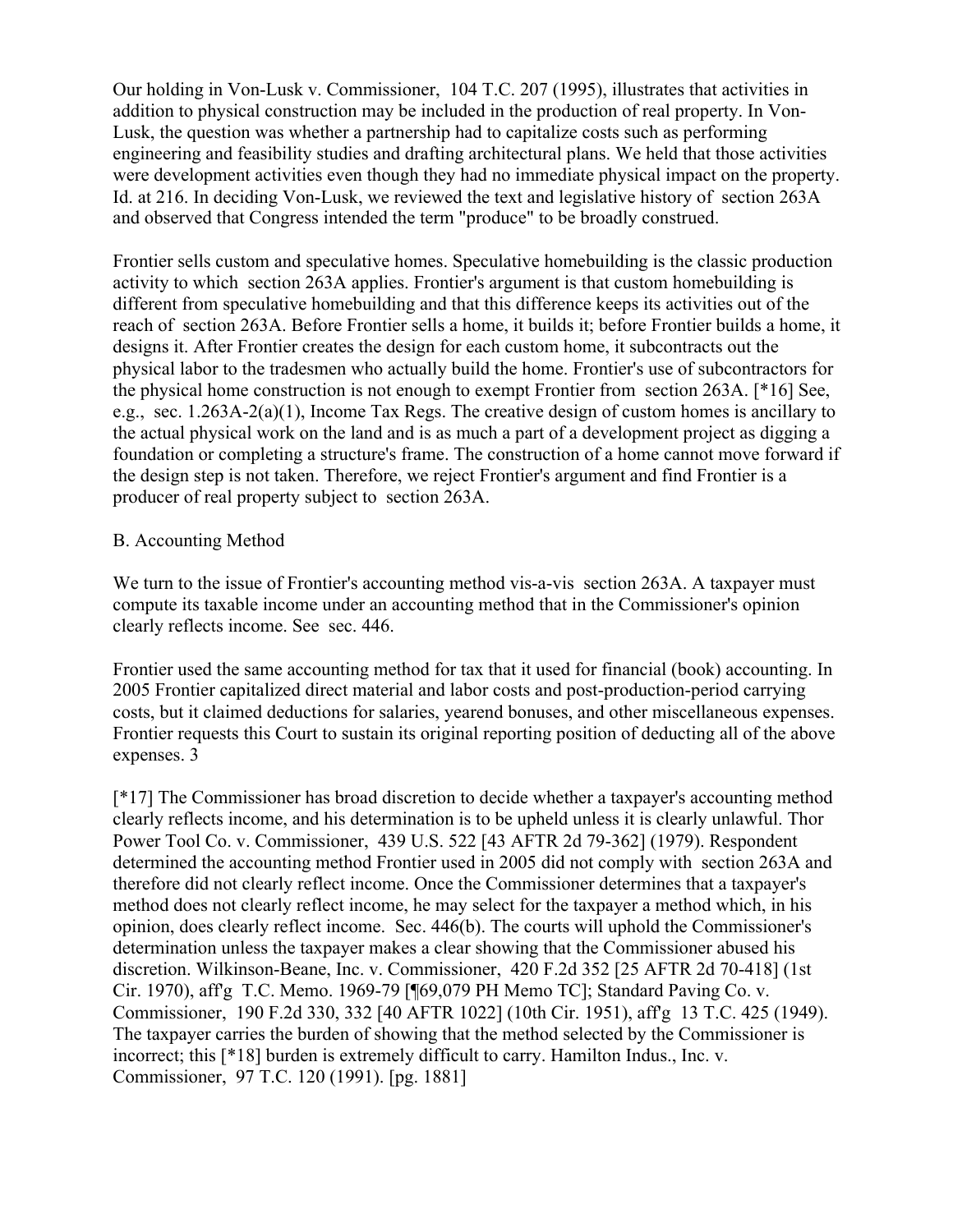Upon examination, respondent placed Frontier on a method of accounting that respondent determined clearly reflected income. The chosen method was a combination of the simplified production and simplified service cost methods of accounting.

The simplified production method provides a simplified method for determining the additional section 263A costs properly allocable to property on hand at the end of the taxable year. Sec. 1.263A-2(b)(1), Income Tax Regs. The simplified service cost method provides a simplified method for determining capitalizable mixed service costs properly allocable to the taxpayer's production activities. Sec. 1.263A-1(h)(1), Income Tax Regs. Both methods can be used for noninventory property held primarily for sale to customers in the ordinary course of business. Secs.  $1.263A-2(b)(2)(i)(B)$ ,  $1.263A-1(h)(2)(i)(B)$ , Income Tax Regs. Homes built by homebuilders are noninventory property subject to section 263A. Carpenter v. Commissioner, T.C. Memo. 1994-289 [1994 RIA TC Memo ¶94,289].

Section 263A required Frontier to capitalize certain costs. As discussed below, Frontier did not capitalize those costs. Therefore, its previous method of accounting was not in compliance with section 263A. Accordingly, we reject [\*19] Frontier's argument that it should be allowed to maintain its original reporting position of deducting the capitalizable costs under section 263A. Because Frontier's previous accounting method was not in compliance with section 263A and Frontier has made no showing that respondent abused his discretion in choosing the simplified production and simplified service cost methods of accounting, we uphold respondent's determination.

#### C. Calculation of Accounting Method

Before trial the parties agreed to a stipulated exhibit showing respondent's calculation of the appropriate method of accounting for Frontier's indirect production costs. See Rule 91. Respondent on brief presented a different calculation. Respondent proposes to change the way he characterizes some of Frontier's expenses (e.g., changing a cost allocation from partly capitalizable, deductible, and mixed-service to entirely mixed service). This posttrial adjustment is akin to presenting a new matter. 4 However, we find this posttrial adjustment permissible for two reasons. First, it does not alter the original deficiency or [\*20] require the presentation of different evidence. Respondent's new calculations rely on evidence that was presented at trial. This adjustment merely clarifies or develops respondent's original determination. Second, this adjustment is not prejudicial to Frontier's case-in-chief because Frontier made no idiosyncratic argument based on respondent's stipulated, pretrial calculation. Frontier simply maintained on brief that this Court should sustain Frontier's original reporting position of fully deducting all of its 2005 expenses at issue. Accordingly, respondent is permitted to use his posttrial calculation adjustments.

## D. Officer Compensation (Mr. Bopp)

Frontier fully deducted the compensation of its corporate officer, Mr. Bopp, for 2005, and respondent determined that this compensation expense is subject to section 263A as a mixedservice cost. In 2005 Mr. Bopp was paid a regular annual salary and a yearend profit-sharing bonus. Frontier argues his compensation should be wholly deductible for the year in which paid. We start by addressing his salary, then turn to his bonus.

1. Salary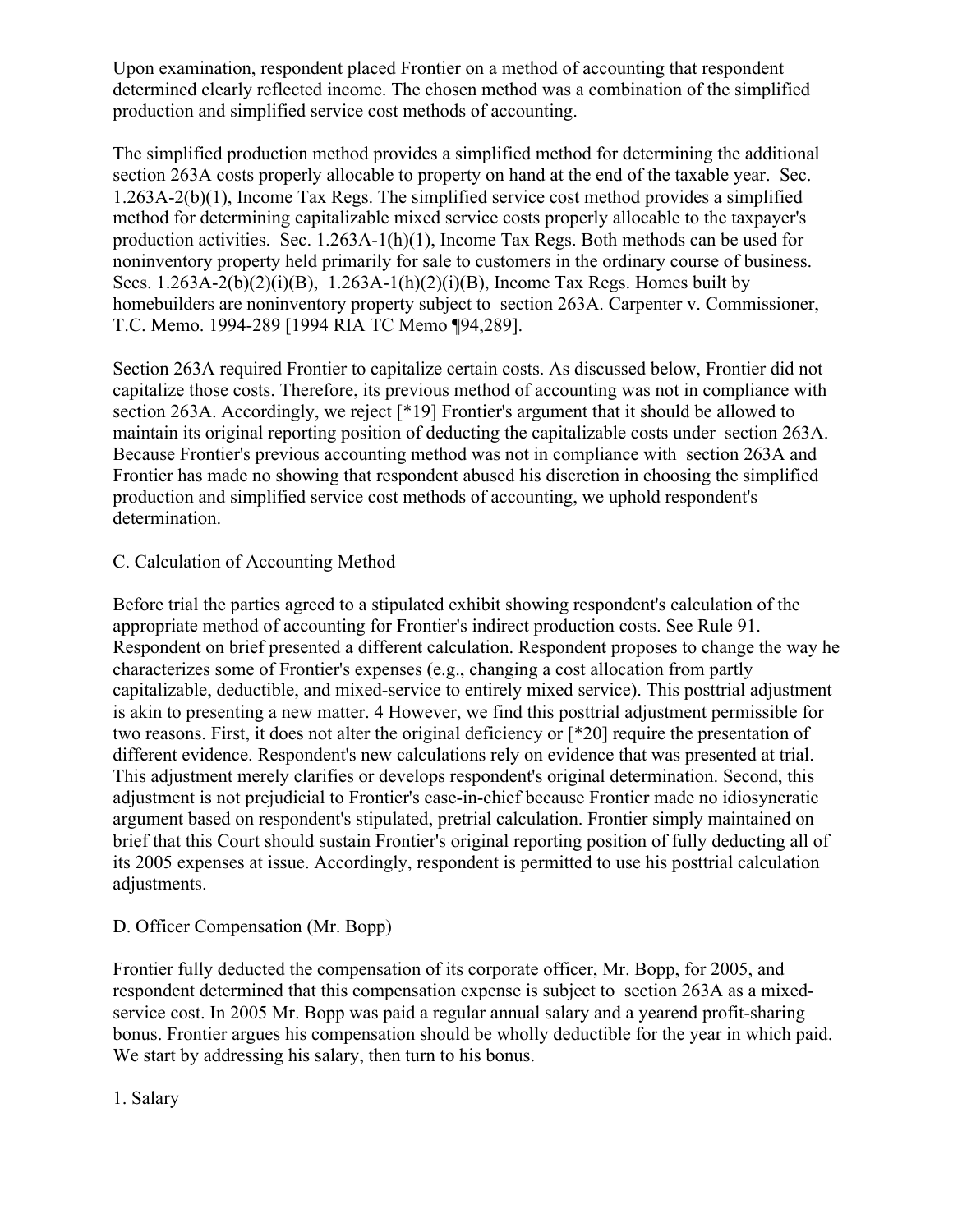Frontier argues Mr. Bopp's compensation is a deductible service cost because he was being compensated for his responsibilities relating to overall management, overall company policy, general financial accounting, strategic [\*21] business planning, and "marketing, selling, or advertising". See sec.  $1.263A-1(e)(4)(iv)$ , Income Tax Regs. [pg. 1882]

The cost of overall management of the taxpayer may be deductible provided that no substantial part of the cost of that function benefits a particular production activity. Sec. 1.263A-1(e)(4)(ii)(A), Income Tax Regs. Therefore, if a substantial part of the cost benefits production, then at least a portion of that cost must be capitalized. Respondent does not dispute that Mr. Bopp acted as a CEO of Frontier and was responsible for Frontier's overall management. Respondent argues that a substantial part of Mr. Bopp's services benefited production and therefore a portion of his salary should be capitalized as a mixed-service cost.

Respondent relies on PMT, Inc. v. Commissioner, T.C. Memo. 1996-303 [1996 RIA TC Memo ¶96,303], to support his determination to capitalize a portion of Mr. Bopp's salary. In PMT, we were faced with a corporate president, Mr. Penalba, who worked in both production and sales for a company owned jointly by him and his wife. We held 75% of the compensation paid to Mr. Penalba was subject to section 263A.

The facts of PMT are similar to the facts here. PMT, Inc., designed its own fabrics, purchased the raw materials, contracted out the production operations to fabric manufacturers, and sold the fabrics to customers. Mr. Penalba met with customers to discuss fabric designs. He then designed those fabrics according to [\*22] the customer's specifications. He shared responsibility for ensuring the fabric manufacturing process was cost efficient, so it was also his responsibility to select the efficient and capable factories that were going to produce the fabrics. Mr. Penalba also supervised and worked directly with his production manager who managed the production of the fabrics. In addition, Mr. Penalba was responsible for PMT's sales operations, including: recruiting and training salespeople, serving as sales manager, and supervising sales staff.

Like PMT, Inc., Frontier designs homes, purchases raw materials, contracts out production operations, and sells homes to customers. Similar to Mr. Penalba, Mr. Bopp would meet with his clients to discuss house designs. Frontier's designers do the bulk of the design work, but the record also shows Mr. Bopp did some design work on clients' homes during the year at issue. These designs are done according to the specifications clients make during their initial meeting with Mr. Bopp. Mr. Bopp also managed the efficiency of the production by monitoring monthly reports and productivity schedules to determine whether the project managers were running 100% productivity on the homes. Mr. Bopp worked closely with his project manager supervisor, Mr. Connery, and with the project managers directly. Further, he selected the developers Frontier would work with and reviewed the project managers' choices on vendors and suppliers.

[\*23] The PMT case demonstrates that a corporate officer can be heavily involved in sales, as Mr. Penalba was and as Mr. Bopp claims to have been; and yet when some of his other activities directly benefited production, a portion of his compensation will be subject to capitalization under section 263A.

Frontier distinguishes PMT on the sole premise that Mr. Bopp employed a full sales, design, decorating, project management, and marketing staff, which freed him to do other deductible service duties. 5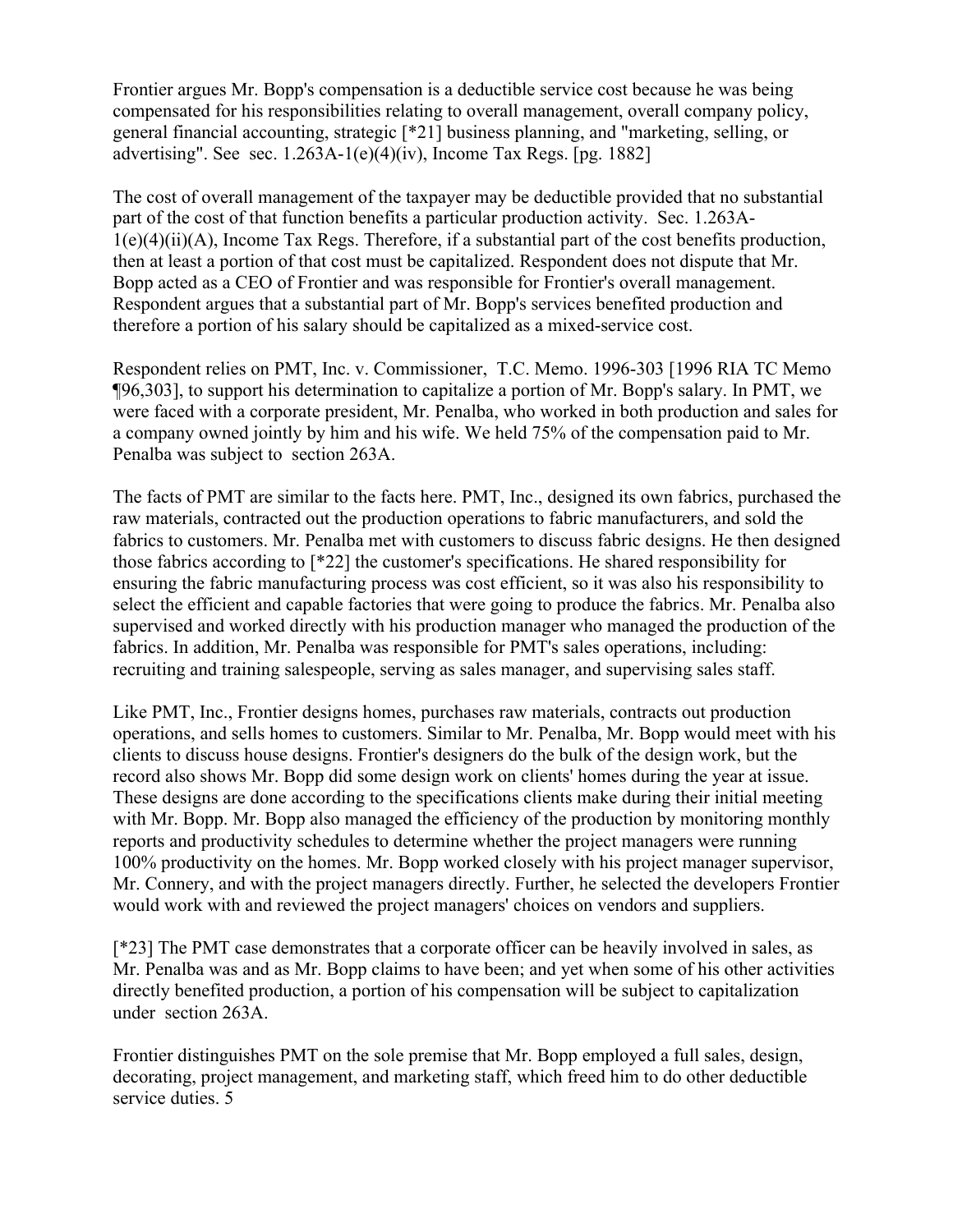However, Frontier stipulated its inability to produce contemporaneous time records to show how many hours Mr. Bopp spent on his various activities on behalf of Frontier. Frontier relies on Mr. Bopp's uncorroborated testimony to show the number of hours he spent on each of his various activities. In Tokarski v. Commissioner, 87 T.C. 74, 77 (1986), we held that the Court is not required to accept a party's self-serving testimony that is uncorroborated by persuasive evidence. Frontier then concludes that after considering the amount of time Mr. Bopp testified to spending on these duties, an inference can be drawn that little time remained to perform production-related activities. Frontier asks the Court to find such an inference in hopes that we find Mr. Bopp spent over 90% of his time [\*24] on policy- and sales-related [pg. 1883] functions, thus entitling Frontier to deduct 100% of Mr. Bopp's salary under the de minimis rule in section 1.263A- $1(g)(4)(ii)$ , Income Tax Regs. 6

We find Mr. Bopp's testimony regarding the number of hours he spent on each activity insufficient to show that no substantial portion of his time was spent on production-related activities. The record indicates Mr. Bopp engaged in production-related services; and because Mr. Bopp cannot substantiate the time he spent on each of his other activities, we find the de minimis rules to be of no use to Frontier. See sec.  $1.263A-1(g)(4)(ii)$ , Income Tax Regs. Accordingly, we hold that Mr. Bopp's salary is partially allocable to production-related services and partially allocable to non-production-related services. Therefore, his compensation is subject to section 263A as a mixed service cost.

## [\*25] 2. Bonus

Frontier makes two arguments for deducting Mr. Bopp's yearend bonus. First, according to Frontier, Mr. Bopp received no direct benefit from any of his annual bonuses 7 when they were issued; every year that a bonus was received, Mr. Bopp redeposited the entire bonus, less employment taxes, into the company for additional working capital. Frontier furthers this argument by pointing out that Mr. Bopp did not live an extravagant lifestyle as he drove a 1994 Ford truck and lived on the company's premises. Second, Frontier claims the bonus was deductible because it is determined by profits from homes sold and thus cannot be related or capitalized to ending inventory.

Frontier's first argument is wholly erroneous. Mr. Bopp's taste in living quarters and mode of transportation is in no way relevant to whether Frontier can deduct his bonus distribution. Section 263A(c), (d), and (h) identify the situations in which section 263A will not apply. Nowhere do those subsections, nor any other applicable Code or regulation sections, state an exception or exemption from section 263A for compensation paid to persons living a modest lifestyle.

Frontier's second argument raises a method of accounting question. Frontier attempts to allocate the bonus distribution exclusively to homes sold by yearend [\*26] because the payment came from the moneys obtained from those homes sold, i.e., profits. However, this argument must fail because such a method of accounting does not clearly reflect income. See sec. 446(b). Allowing Frontier to allocate the bonus distribution in this manner would create a distorted view of Frontier's income. Most of Frontier's costs and expenses are likely paid from its sales proceeds. If Frontier's purported cost allocation method were allowed, all production costs could escape capitalization under section 263A with a simple journal entry (i.e., saying payments came out of profits from homes sold as opposed to cash on hand). Similarly, this would hold true for all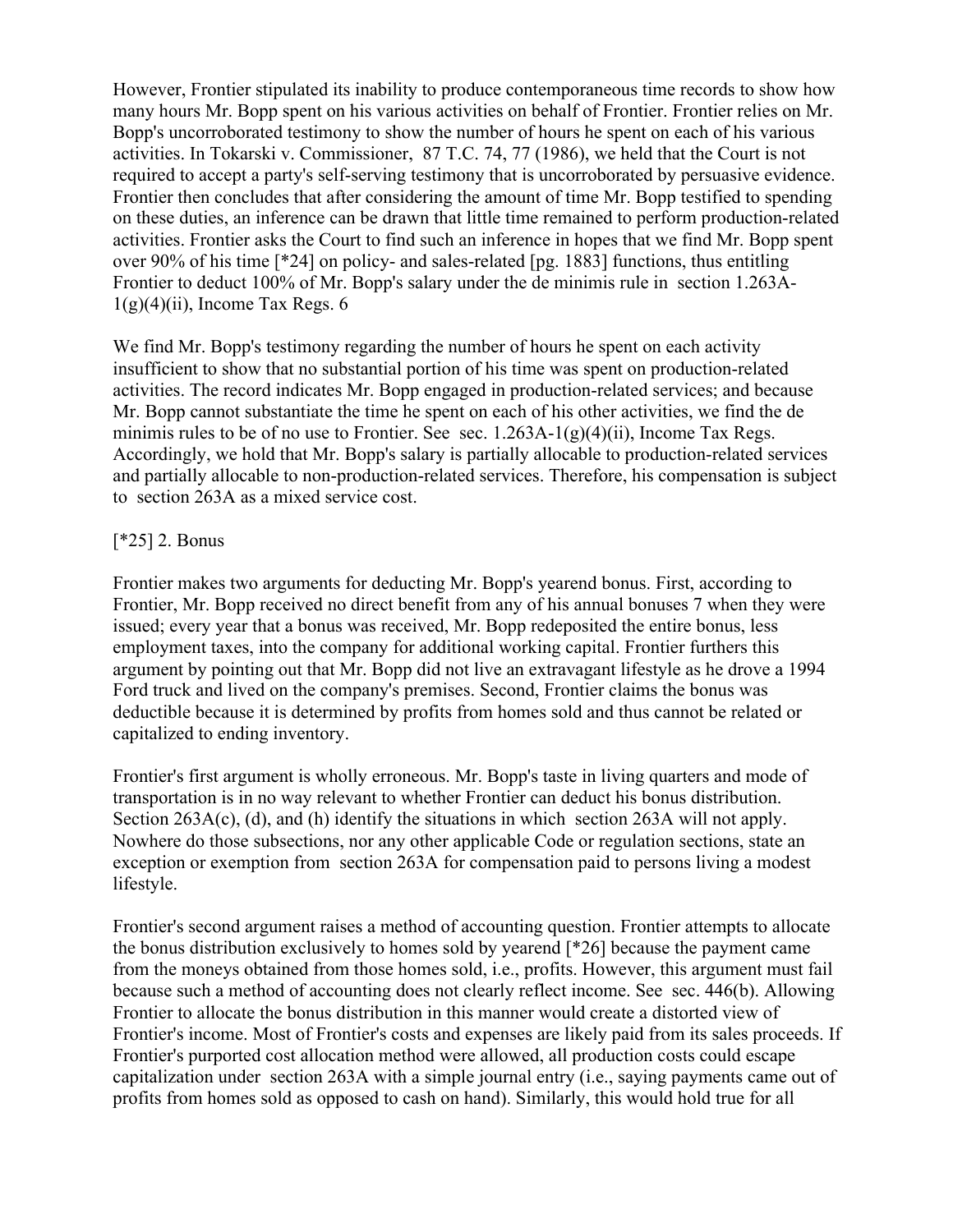taxpayers subject to section 263A. If we were to adopt this view, it would be a rare phenomenon for any taxpayer to ever be required to capitalize production (or reseller) costs. Accordingly, we hold that Mr. Bopp's yearend profit-sharing bonus is a mixed-service cost, the same as his regular annual salary.

## E. Employee Compensation

#### 1. Employee Bonuses

Frontier makes the same argument for deducting the yearend profit-sharing bonuses paid out to its employees that it made for Mr. Bopp's bonus distribution. We deny this claim for the same reasons we denied it for Mr. Bopp's [\*27] bonus distribution. Therefore, these bonuses will be accorded the same treatment as the regular salary payments made to each respective employee.

#### 2. Project Managers

Frontier claims the project managers' compensation should not be capitalized be-[pg. 1884] cause they perform sales, marketing, and warranty services. Frontier further justifies its position by asserting its project managers did not do any of the construction work themselves, i.e., they did not hammer any nail or lay any wood. In support of the sales and marketing claim, Frontier argues that project managers are the first point of contact for customers and often have the opportunity to sell upgrades such as better quality windows for more energy efficiency or added service on blinds or shutters and to simply remind the customers that Frontier has a furniture department where they can get accessories and furniture.

Respondent does not dispute the deductibility of the warranty bonuses. Accordingly, those expenses are deductible. Respondent does however dispute the deductibility of the salaries and yearend bonuses. We have already addressed the treatment of all employee bonuses under the previous heading, so we will focus only on the salary expense.

It is irrelevant that the project managers did not hammer any nail or otherwise engage in physical construction. Project managers were responsible for [\*28] overseeing the actual physical construction of homes and ensuring each home was built per design and in conformity with building standards. They also chose and approved the replacement suppliers and vendors, subject to Mr. Bopp's review. Frontier asserts that the project managers' duties, at least in part, fall under "marketing, selling, or advertising". See sec. 1.263A-1(e)(4)(iv)(N), Income Tax Regs. Frontier relies on testimony stating how project managers often had the opportunity to sell upgrades. However, Frontier points to no evidence showing that project managers in fact sold upgrades. Frontier has also failed to produce any contemporaneous time records showing how many hours Frontier's project managers spent on their various activities, e.g., supervising construction versus selling upgrades.

Direct labor costs include the costs of labor that can be identified or associated with particular units or groups of units of specific property produced. Sec.  $1.263A-1(e)(2)(i)(B)$ , Income Tax Regs. Mr. Bopp's own testimony indicated that building homes was the primary responsibility of the project managers. 8 He also testified that project managers would work on 8 to 10 homes at a time and that [\*29] they could complete the build of a home in about six months. 9 Therefore, we find the project managers' duties are direct costs as the cost of their labor can be identified with particular groups of homes (i.e., the 8 to 10 homes each project manager worked on).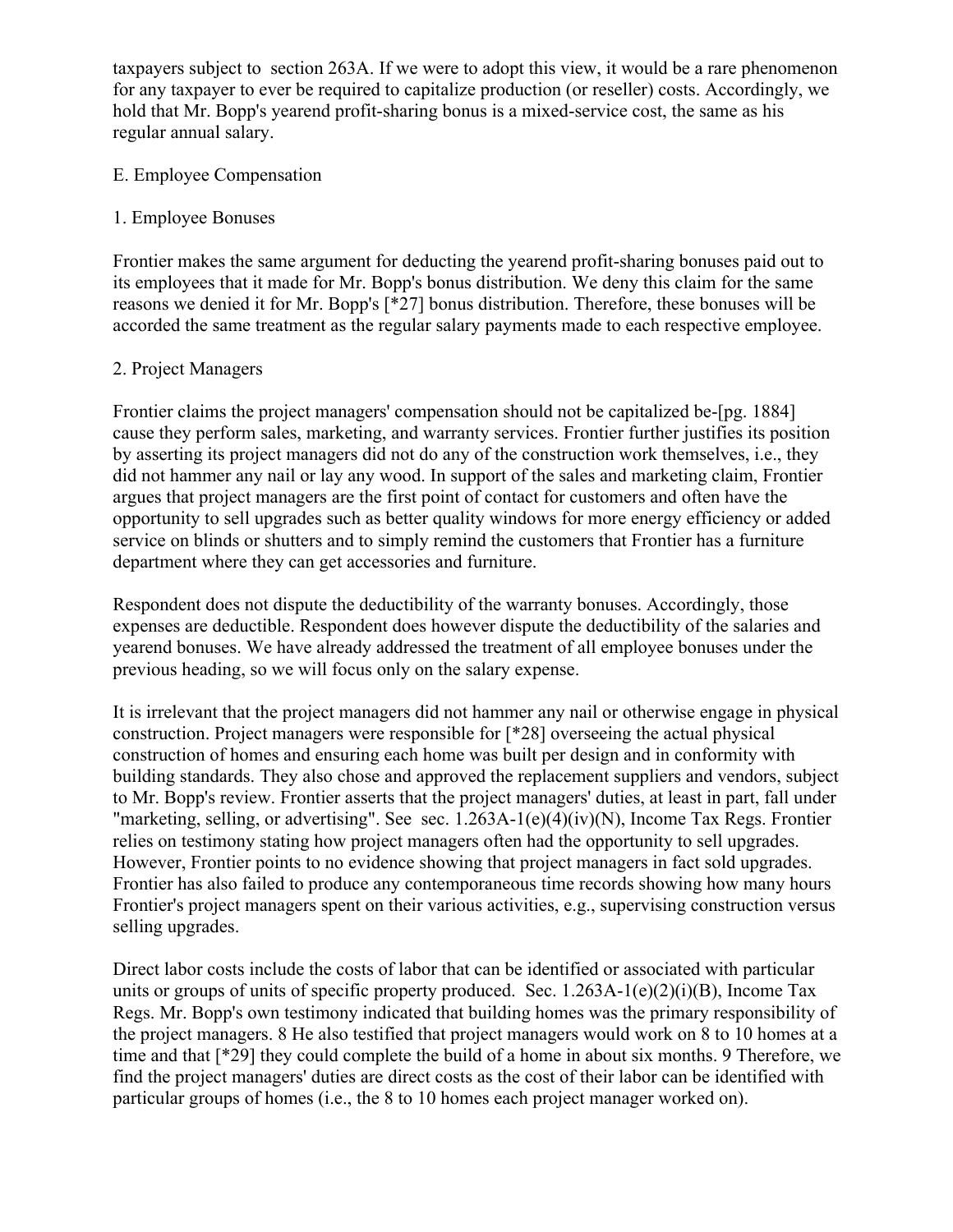Accordingly, we find the project managers' compensation must be fully capitalized under section 263A.

## 3. Designers and Decorators

Frontier contends the compensation paid to Frontier's designers and decorators is deductible because their services relate to exempt or deductible activities. According to Frontier, its design and sales functions overlapped. Frontier claims the designers were incorporated into the sales process to increase sales, while the decorators worked alongside the sales team to entice customers to purchase upgrades.

[\*30] Respondent does not dispute the deductibility of the warranty-work bonuses paid to both the designers and decorators. Accordingly, those expenses are deductible.

The record shows the designers designed homes using AutoCAD software, including designing electrical wiring, plumbing, staircases, elevations, structural plans, doors, windows, glass blocks, floors, and driveways. It also shows the design services were provided outside of the homebuilding contract, and a client using these services could walk away from Frontier and use that design with another builder. [pg. 1885]

The record shows the decorators met with clients to discuss what selections they wanted in their homes, i.e., creating an opportunity for upgrading tile selections, light fixtures, window treatments, etc. Both designers and decorators worked closely with the project managers throughout the homebuilding process.

Frontier did not produce contemporaneous time records to show how many hours these employees actually spent on activities related to marketing, advertising, or selling any homes, nor did it produce any records detailing what portion of design services was provided that did not end up attaching to a custom home built by Frontier. Nothing in the record supports the claim that the designers and decorators actually made any sales in the performance of their duties. It merely [\*31] shows that there was an opportunity created for suggesting upgrades while talking to clients about which features the construction crew should build into the custom home. The costs incurred during the production process for the designers' work 10 -designing electrical wiring, plumbing, staircases, structural plans, etc.-and the decorators' work-upgrading tile selections, window treatments, etc.-are indirect costs that directly benefited or were incurred by reason of Frontier's production activities.

Therefore, we find these costs must be capitalized as indirect costs properly allocable to produced property as the costs directly benefited or were incurred by reason of the performance of production activities. Sec. 1.263A-1(e)(3)(i), Income Tax Regs.

## 4. Elisa Wolfe

Ms. Wolfe, Mr. Bopp's administrative assistant, was paid both a regular salary and a yearend bonus.

Respondent argues Ms. Wolfe's compensation should be characterized the same as Mr. Bopp's compensation because she assisted Mr. Bopp in his daily [\*32] duties, which we found to be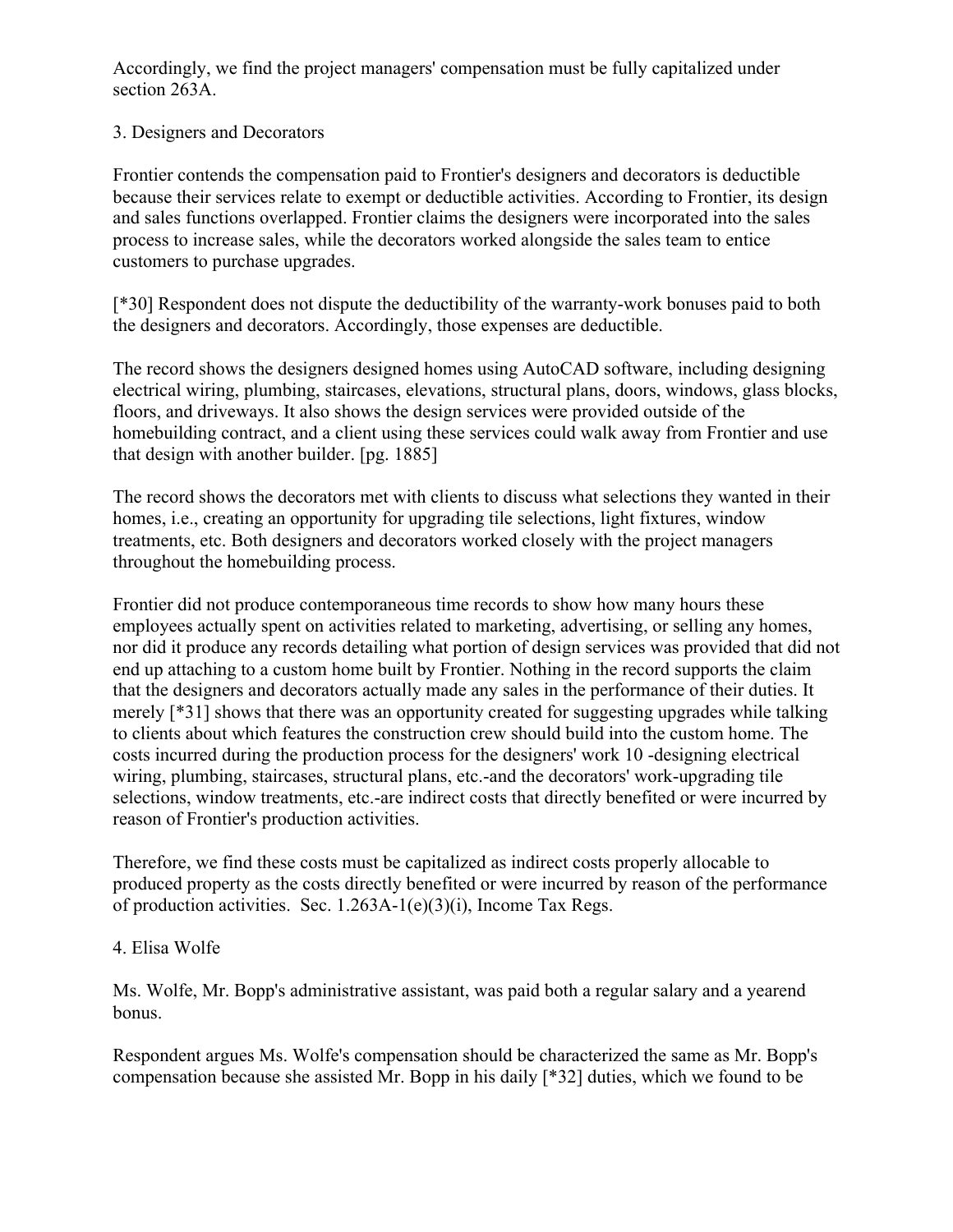partially production related and partially nonproduction related. Frontier argues her compensation is deductible in full.

Because Frontier maintained no contemporaneous time records detailing the hours Ms. Wolfe spent on her designated duties, we agree her compensation should be treated very similarly to that of Mr. Bopp, whom she assisted day after day. Therefore, we agree that Ms. Wolfe's duties were partially production related and partially nonproduction related. Accordingly, her compensation is a mixed-service cost, the same as Mr. Bopp's compensation.

## 5. Charlotte Guarino

Ms. Guarino was in charge of accounts receivable, client billings, payroll, and some tax preparation. Frontier argues that her salary and bonus are deductible under section 1.263A- $1(e)(4)(iv)(C)$ , Income Tax Regs., as general accounting services. Respondent does not dispute that managing accounts receivable, client billings, and tax preparation are all deductible service costs. Sec. 1.263A-1(e)(4)(iii)(E), (iv)(C), (M), Income Tax Regs. Therefore, Frontier may deduct her compensation to the extent it relates to these services.

However, per section 1.263A-1(e)(4)(iii)(E), Income Tax Regs., Frontier must capitalize her compensation to the extent it relates to Frontier's payroll [\*33] functions that are allocable to Frontier's production activities. Accordingly, her compensation is a mixed-service cost as it is partially allocable to production activities and partially allocable to nonproduction activities. See sec.  $1.263A-1(e)(4)(ii)(C)$ , Income Tax Regs.

## 6. Sandra Alvarado

Ms. Alvarado was paid to convert the construction, general administration, and decorating manuals into online PDFs. Frontier claims the manuals pertain to design, construction, decorating, sales, and general administration making Ms. Alvarado's compensation deductible under section  $1.263A-1(e)(4)(iv)(F)$ , Income Tax Regs., as quality control policy services. Respondent contends that Ms. Alvarado's compensation expense should be treated as a mixedservice cost to the ex-[pg. 1886] tent the costs directly benefit production (e.g., construction, design, and decoration).

Section 263A applies to costs properly allocable to tangible personal property produced by the taxpayer. Sec. 1.263A-1(a)(3), Income Tax Regs. Frontier produced company handbooks and manuals-i.e., tangible personal property. Costs incurred to create personnel policy or quality control policy are not generally allocated to production activities. Sec.  $1.263A-1(e)(4)(iv)(E)$ and (F), income Tax Regs. Respondent relies on the parenthetical in section 1.263A- [\*34]  $1(e)(4)(iv)(E)$ , Income Tax Regs.,

11 for the notion that these manuals fall short of the exception in the regulations because they relate to production of the custom homes. However, the parenthetical is clear that establishing and managing personnel policy in general is a deductible service. The qualifying language (i.e., "unrelated to particular production or resale activities") respondent relies on is applicable only to the development of employee training programs.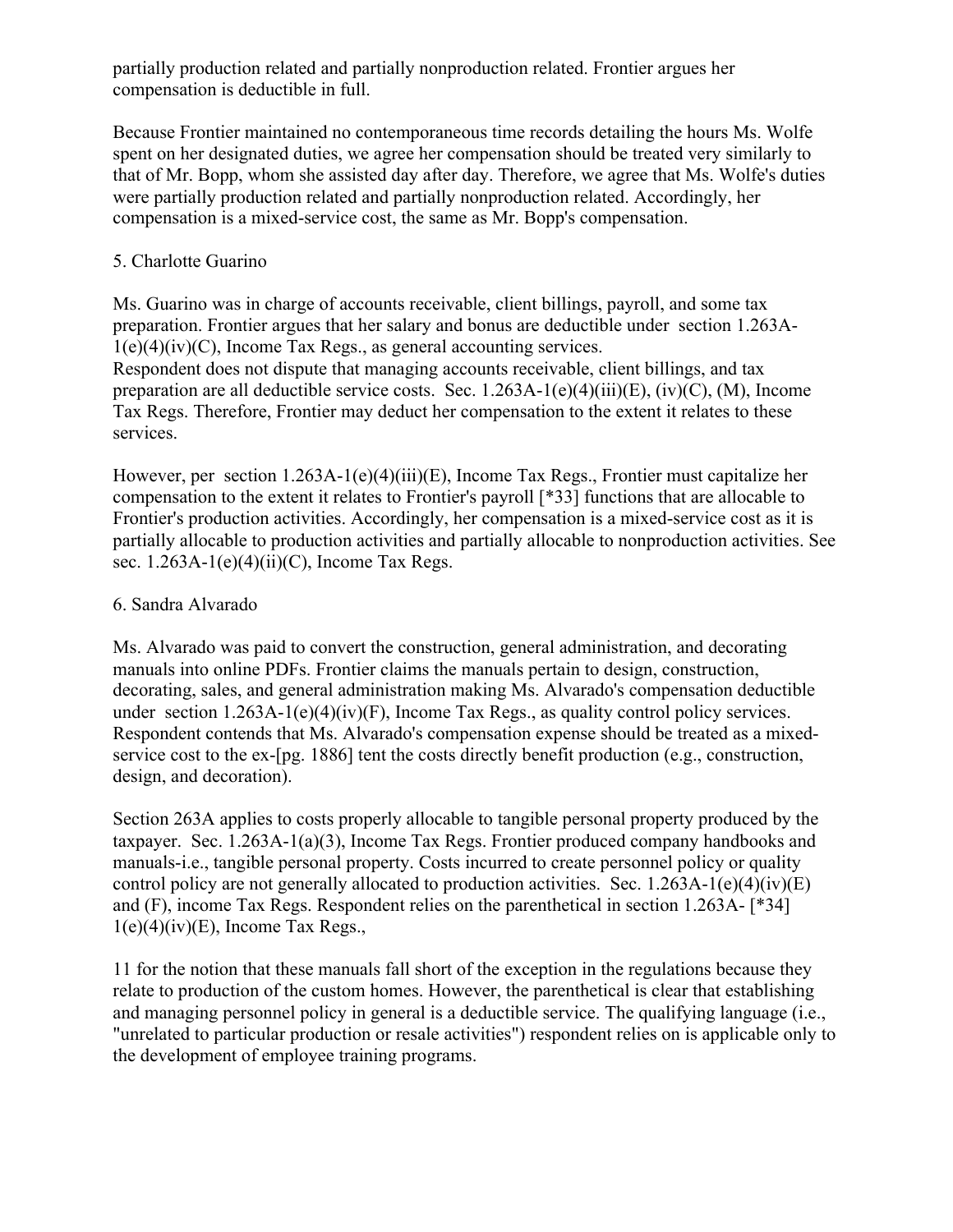The manuals Mr. Bopp created were not created for employee training programs. They were created as a general personnel policy guide and as a reference for maintaining good-quality homes. Therefore, we find the policymaking Mr. Bopp engaged in fits within section 1.263A- $1(e)(4)(iv)(E)$  and  $(F)$ , Income Tax Regs. Because Ms. Alvarado was just converting the policy manuals Mr. Bopp created, we find this cost should be given the same treatment. But see Domestic Mgmt. Bureau, Inc. v. Commissioner, 38 B.T.A. 640, 644 (1938). Accordingly, the costs incurred to have Ms. Alvarado convert Frontier's policy manuals are fully deductible.

## [\*35] 7. Jason Belden

Frontier paid Mr. Belden a salary and a profit-sharing bonus as Frontier's information technology specialist. Mr. Belden modified and improved the programming for the company's Web site. The Web site was designed to inform clients about amenities Frontier offered. And according to Mr. Bopp's own testimony, it also helped him keep track of change orders and follow leads.

Respondent argues that Mr. Belden's compensation is a mixed-service cost as his work benefited both sales and production. 12 See sec. 1.263A-1(e)(4)(ii)(C), Income Tax Regs. Frontier asserts that this Web site only provided information for customers and therefore argues for full deductibility. However, the record reflects this cost relates to more than just marketing homes to customers. In his testimony, Mr. Bopp admitted that Frontier used the Web site for internal uses such as referencing change orders and following leads. Therefore, Mr. Belden's compensation for reprogramming the Web site is a mixed-service cost as it is partially allocable to production activities and partially allocable to nonproduction activities. See id.

## [\*36] F. Carrying Costs

Frontier capitalized 2005 carrying costs consisting of HOA fees, property taxes, interest, utilities, and insurance. Frontier now wishes to change its accounting so these costs will be treated as having been deducted for 2005, not capitalized. 13 Frontier argues these costs were paid to maintain homes after the completion of the homebuilding project and therefore cannot be deemed production related.

When a taxpayer in a court proceeding retroactively attempts to alter the manner in which he accounted for an item on his tax return, the taxpayer cannot prevail if consent for the change in accounting method has not been secured. Sec. 446(e); S. Pac. Transp. Co. v. Commissioner, 75 T.C. 497, 682-683 (1980). Frontier did not submit Form 3115 to respondent to seek permission to change its method of accounting for these costs, and it has not received permission. Accordingly, Frontier may not now change its method of accounting for its claimed carrying costs.

[\*37] G. Other Expenses[pg. 1887]

## 1. Taxes

Frontier deducted its employees' payroll tax expenses and owner's payroll tax expenses for 2005. Respondent argues the employees' payroll tax expenses should be allocated among capitalizable, deductible, and mixed-service costs in accordance with the treatment afforded to each respective group of employees. Respondent also argues the owner's payroll tax expenses should be treated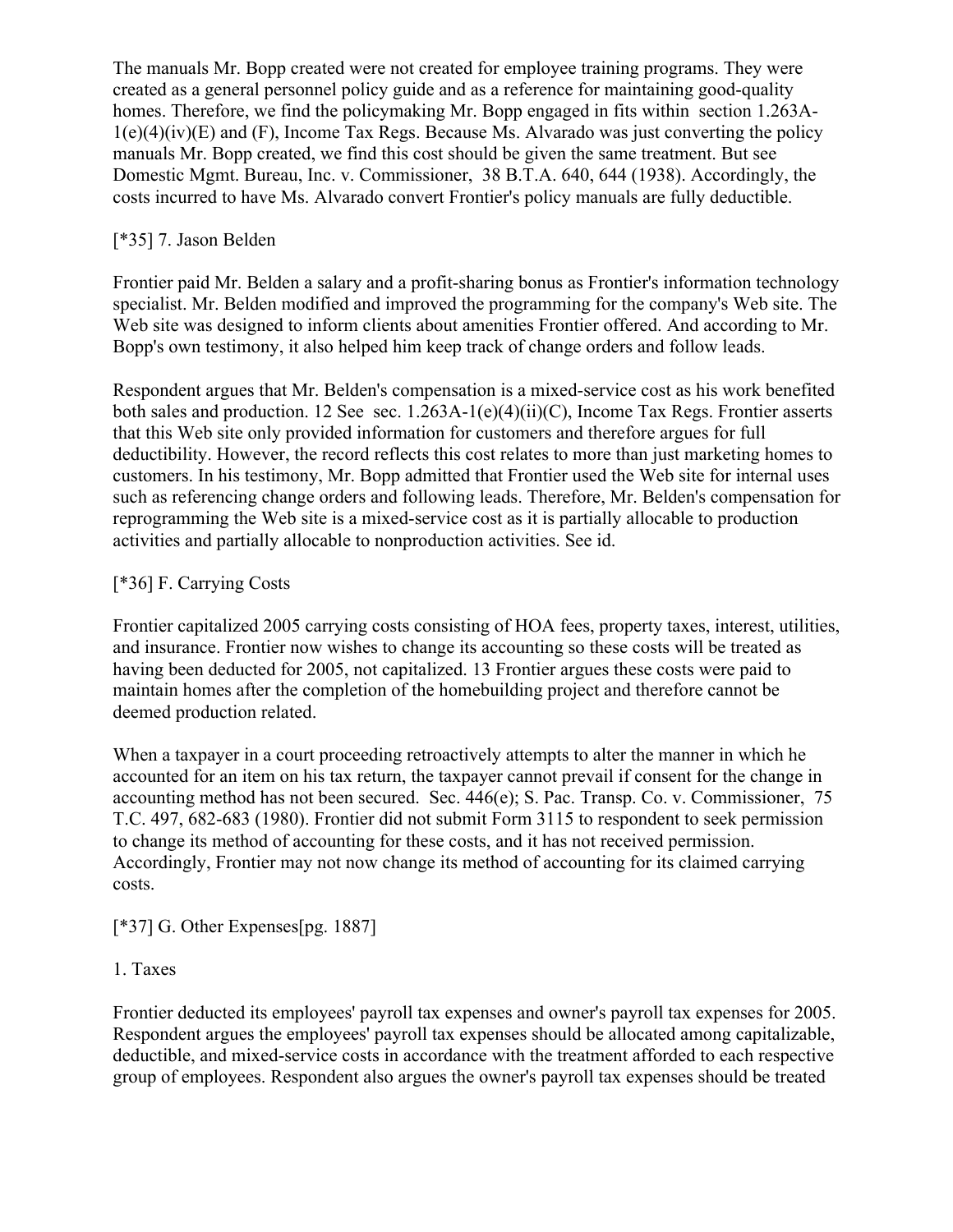the same as Mr. Bopp's compensation-partially allocable to production activities and partially allocable to nonproduction activities.

Taxes otherwise allowable as deductions shall be capitalized as an indirect cost to the extent they are attributable to labor used in production. Sec. 1.263A-1(e)(3)(ii)(L), Income Tax Regs. Frontier's employees' payroll tax expenses and owner's payroll tax expenses are attributable to Frontier's labor force. To the extent the labor contributed to the production of custom homes, those taxes must be capitalized. Therefore, we agree with respondent. The employees' payroll tax expenses shall be allocated among capitalizable, deductible, and mixed-service costs in accordance with the treatment afforded to each respective group of employees; the owner's payroll tax expenses shall be treated as a mixed-service cost, the same as Mr. Bopp's compensation.

## [\*38] 2. Employee Benefit Program

Frontier deducted employee benefit program costs in full for 2005. These costs related to health insurance for Frontier's employees. Premiums on health insurance and miscellaneous benefits provided for employees such as safety and medical treatment are indirect costs that must be capitalized to the extent they are properly allocable to property produced. Sec. 1.263A-1(e)(3)(ii)(D), Income Tax Regs. Not all of Frontier's employees performed production-related duties. Therefore, like the employees' payroll taxes, these costs should be allocated among deductible, capitalizable, and mixed-service costs in accordance with the treatment afforded to each respective group of employees.

## 3. Insurance

Frontier deducted costs for builder's risk insurance, general liability insurance, and vehicle insurance on the car Mr. Bopp drove in furtherance of Frontier's activities. In response to respondent's request for admissions, Frontier admitted that the vehicle insurance was an indirect cost. Insurance costs are an indirect cost that must be capitalized to the extent they are properly allocable to property produced. Sec.  $1.263A-1(e)(3)(ii)(M)$ , Income Tax Regs. We earlier determined Mr. Bopp's activities are partially allocated to production-related activities and partially allocated to non-production-related activities. Therefore, [\*39] the vehicle he used in furtherance of those activities should be afforded the same treatment as the activities for which he used the vehicle. Accordingly, we find the vehicle insurance expense shall be accorded the same calculated allocation as Mr. Bopp's compensation.

Mr. Bopp testified that the builder's risk insurance covered the building of homes. This is clearly production related. Therefore, the builder's risk insurance cost must be capitalized.

Frontier claims that the general liability insurance was an umbrella policy for the whole corporation and used for issues like copyright infringement, advertising claims, tort liability, etc. Frontier asserts that it benefited all of Frontier's departments and benefited production activities (which used builder's insurance) only at a de minimis level. See sec.  $1.263A-1(b)(11)(iii)$ ,  $(g)(4)(ii)$ , Income Tax Regs.

Respondent agrees that the general liability insurance was an umbrella policy, but he asserts that it covered incidents arising from the production of homes and thereby capitalizes the full expense. Respondent relies on section 1.263A-1(e)(3)(ii)(M), Income Tax Regs.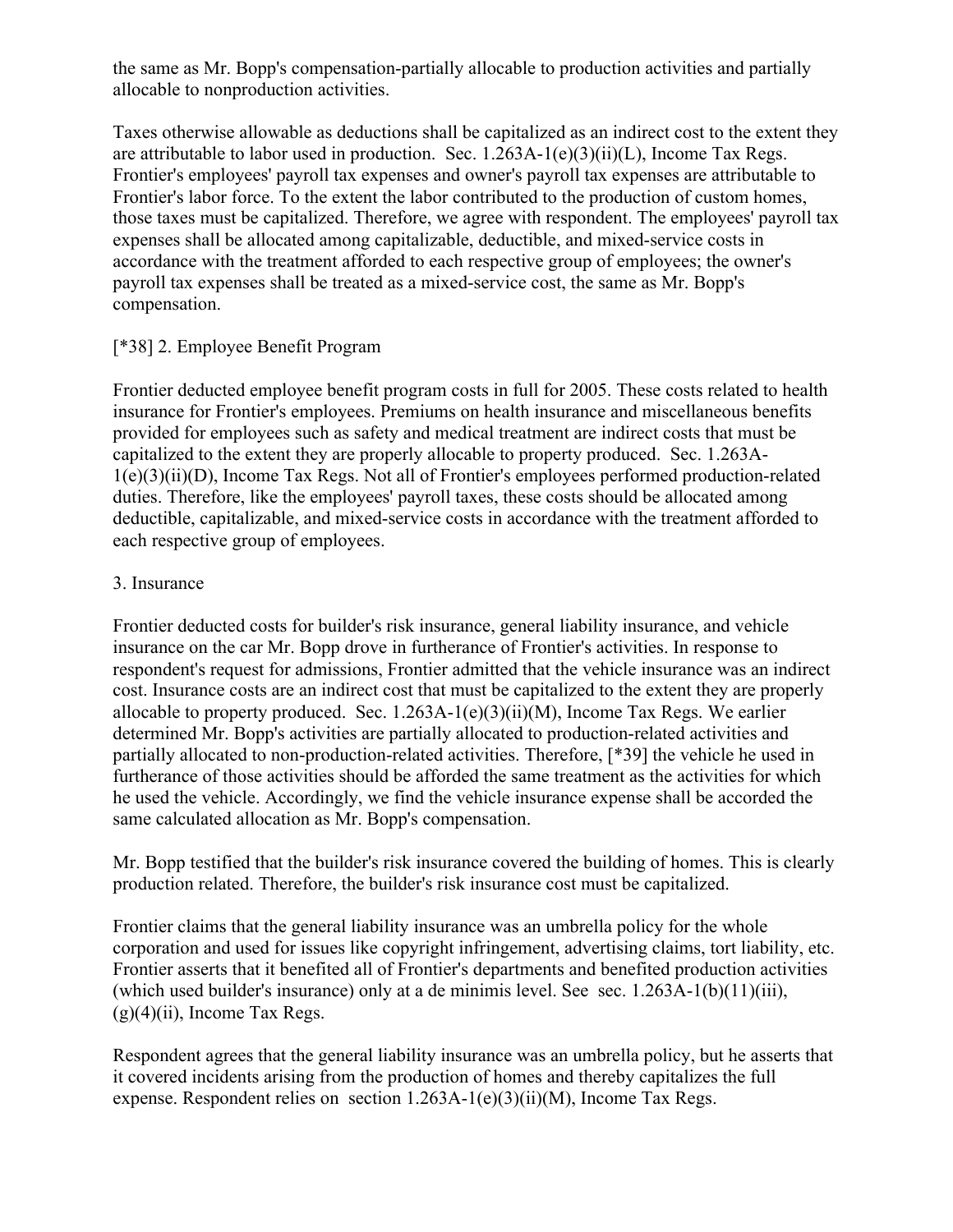Section 1.263A-1(e)(3)(ii)(M), Income Tax Regs., provides that the cost of insurance on plant or facility, machinery, equipment, materials, or property [\*40] produced is an indirect cost that must be capitalized to the extent it is properly allo-[pg. 1888] cable to property produced. By Frontier's own admission, the general liability insurance covers departments that are production related. Because Frontier has produced no documentation to substantiate its de minimis claim, we disagree that it falls outside the scope of section 263A. Section 1.263A-1(e)(4)(iii)(A), Income Tax Regs., also requires capitalization of general administration costs of production activities incurred. It therefore follows that the general liability insurance is partly allocable to production-related departments and partly allocable to non-production-related departments like the other expenses that apply company wide (e.g., taxes, employee benefits, office expenses, and utilities). Thus, we find the proper calculation for the general liability insurance is to allocate that expense among deductible, capitalizable, and mixed-service costs in accordance with the treatment afforded to each respective department covered by the general liability insurance.

## 4. Vehicle Expenses

Frontier deducted vehicle expenses related to the vehicle Mr. Bopp drove for the company in 2005. He drove his company-provided vehicle only for business. For the same reasons we find the vehicle insurance expense partially allocable to production activities and partially allocable to nonproduction activities, we find the [\*41] same treatment proper for the vehicle expenses. Therefore, because Mr. Bopp used his company vehicle in the performance of his duties, the vehicle expenses are a mixed-service cost the same as Mr. Bopp's compensation.

## 5. Office Expenses

Frontier deducted office expenses incurred for models, sales offices, and the main office. Mr. Bopp testified that this expense covered things like telephone and Internet charges for models, sales offices, and the main office. Because we address the office telephones separately below, these office expenses will refer to all office expenses excluding the office telephones. Frontier states that these offices were rarely if ever used by project management staff. Consequently, it is argued that only a de minimis portion of the expenses could be said to be allocable to production. See sec.  $1.263A-1(b)(11)(iii)$ , (g)(4)(ii), Income Tax Regs.

Because Frontier acknowledges some portion of these expenses is allocable to production and did not provide any substantiation for its claim that that portion is de minimis, we find these expenses partially allocable to production-related activities and partially allocable to nonproduction-related activities. Respondent argues these expenses should be allocated among capitalizable, deductible, and mixed-service costs using the ratio of each category of employee compensation to total compensation. We agree this is a good way of allocating the expense to [\*42] identify which services (production related versus nonproduction related) the expenses attached to. Accordingly, the office expenses shall be allocated among deductible, capitalizable, and mixed-service costs in accordance with the treatment afforded to each respective group of employees.

# 6. Mobile Telephone Expenses

Frontier deducted mobile telephone expenses relating to sales offices, sales personnel, the corporate office, and project managers. Frontier argues only 10% of this expense is allocable to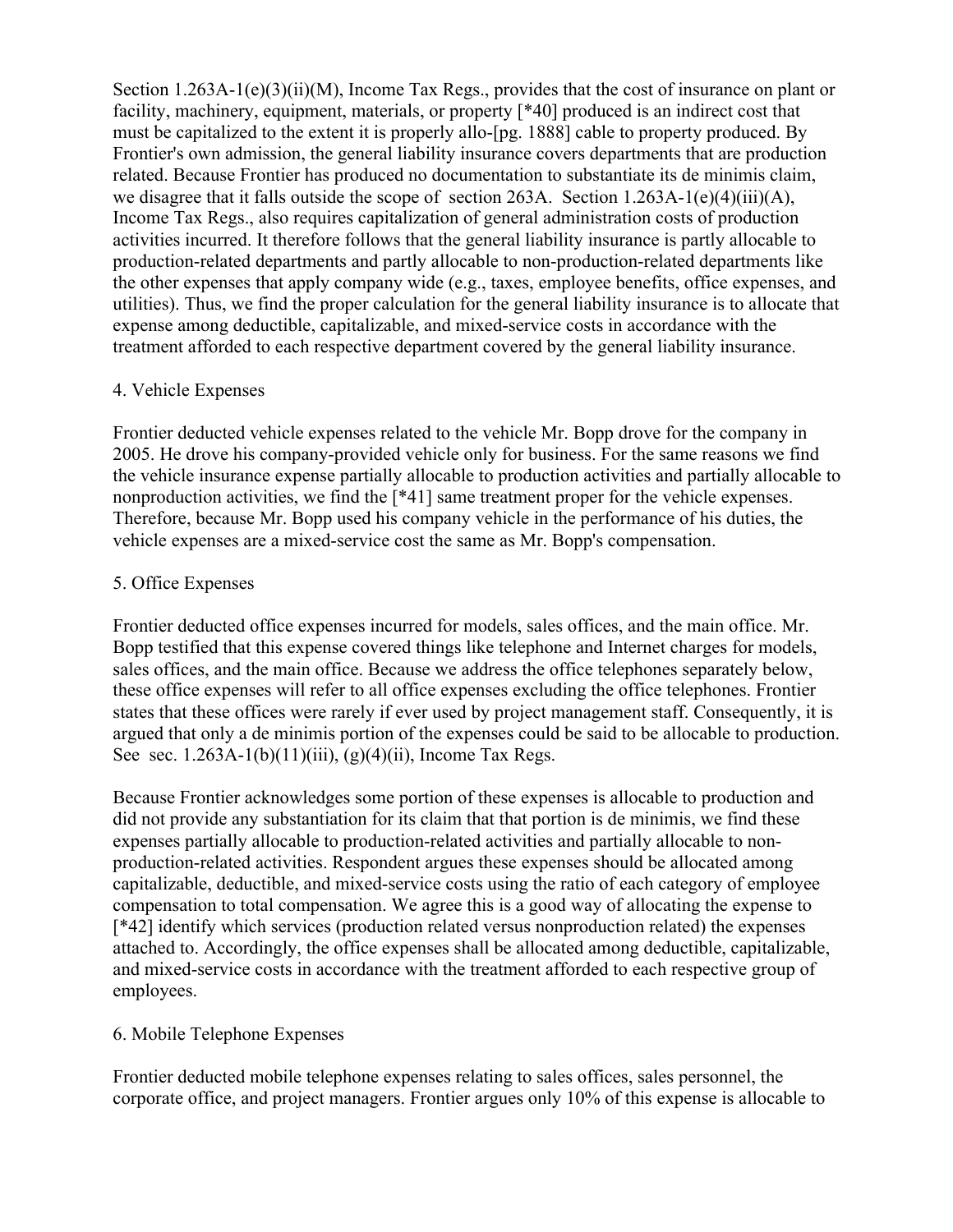production-related operations and it is therefore fully deductible under the de minimis rule. See id. Because Frontier produced no documentation substantiating this claim, we find the basis of its argument insufficient.

The record indicates mobile telephones were used partially in production activities and partially in nonproduction activities. Respondent allocates 79% of the mobile telephone expense to production activities by dividing the total compensation expense of \$536,875 for project managers and decorators by the total compensation expense of \$679,131 for project managers, decorators, and salespeople. We stated above that the project managers' and decorators' compensation is a capitalizable expense; therefore, we find this formula acceptable.

 $[43]$  Accordingly, 79% (\$536,875/\$679,131 = 79%) of the mobile telephone expense shall be capitalizable.

## 7. Office Telephone Expenses

Frontier deducted office telephone expenses relating to the models and main of-[pg. 1889] fices. Frontier claims the project managers seldom used the office telephones, if ever. Respondent disagrees with Frontier's claim and maintains the telephone expense should be allocated among capitalizable, deductible, and mixed-service costs per section 1.263A-1(e)(3)(ii)(N), Income Tax Regs. 14 We agree with Frontier that because the project managers had company-provided mobile telephones, they would seldom use office phones, if ever. However, the project managers were not the only people in these offices. Therefore, the telephones benefited both the production-related and non-production-related services being conducted from the offices and models. Accordingly, the office telephone expenses are allocable among deductible, capitalizable, and mixed-service costs the same as the other office expenses discussed above.

# [\*44] 8. Tool Expenses

Frontier deducted tool expenses for 2005 for miscellaneous tools used on the job. Frontier justifies this deduction by saying they were used in the company's sales function since they were used to repair the model homes, which were used as a selling tool. Tools and equipment, as well as the costs for repairs and maintenance, are capitalizable indirect costs to the extent they are properly allocable to property produced. Sec.  $1.263A-1(e)(3)(ii)(O)$ , (R), Income Tax Regs. Frontier built (i.e., produced) these model homes and, as the record indicates, sold a few to customers in 2005. These expenses are therefore production related and should be capitalized in full.

## 9. Annual Retreat (Training and Seminars)

Frontier incurred a cost, including travel costs, for its annual all-employee training seminar in 2005. The all-employee training seminar was an annual three-day retreat for its employees. It was used for teambuilding; discussing what the company could do better, future opportunities, and ways to improve processes throughout the company; going over financials; and reviewing invoices in a way that allowed the entire team (accounting, project managers, and sales staff) to understand the process.

[\*45] Costs associated with personnel policy (such as developing employee training programs unrelated to particular production activities) are a deductible expense. Sec. 1.263A-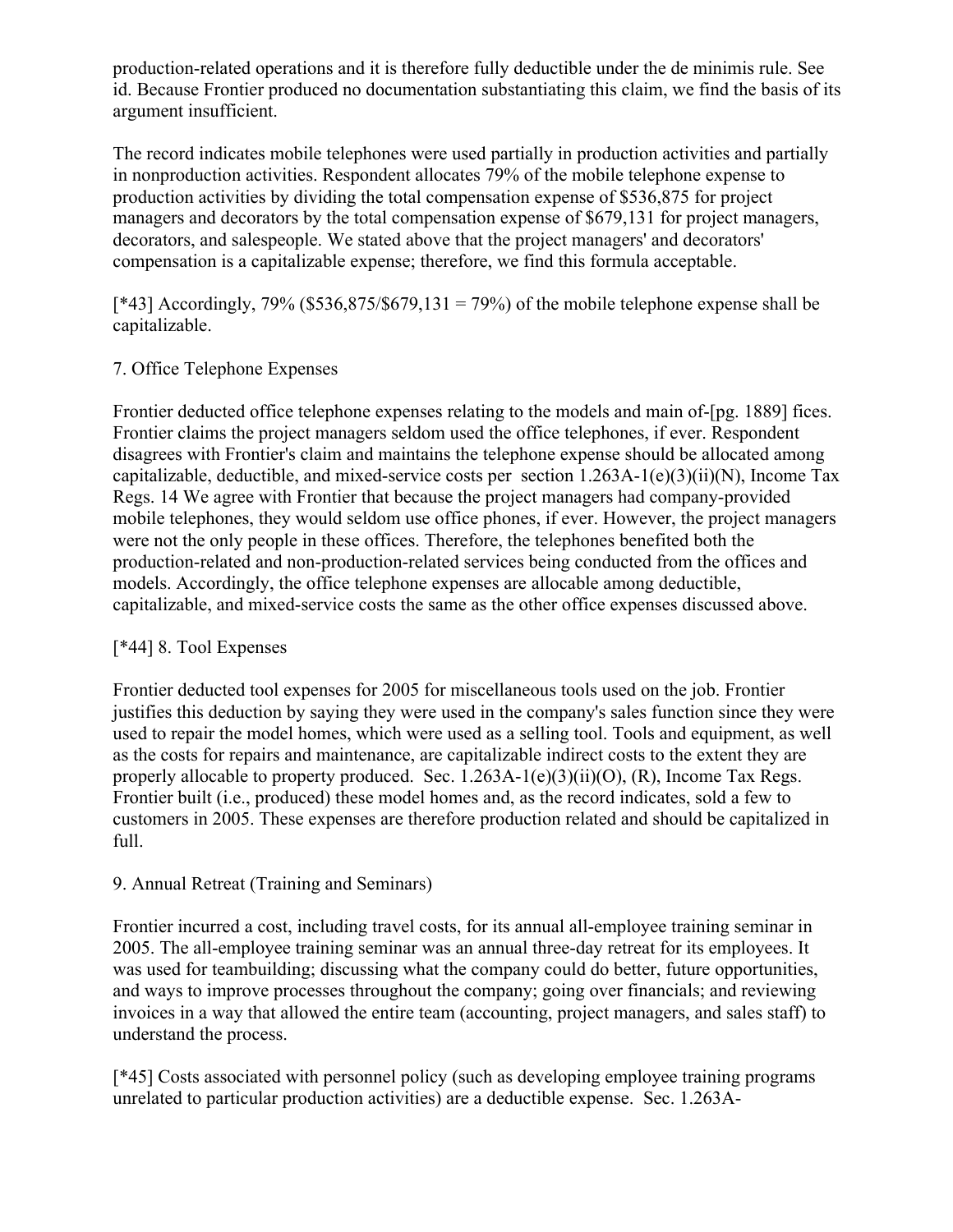1(e)(4)(iv)(E), Income Tax Regs. Reviewing invoices so that members of a production team can understand the invoicing process or discussing ways the company can more efficiently build homes seems to be production related on its face; however, we find in this instance it is not. It does not simply need to be related to production in the general sense to require capitalization; rather, it has to be related to "particular production activities". Reviewing an invoice from some project done earlier in the year so that a team can fully understand the company's internal procedures for invoicing is not related to a particular production activity. Neither is sitting in a circle discussing ways the company can build homes more efficiently. Therefore, we find the annual retreat was geared towards teambuilding and developing ideas for better efficiency; more importantly, it was unrelated to any particular production activity. Accordingly, the annual retreat expense is a deductible expense.

With regard to the travel expense, respondent's allocation characterizes it as a partially capitalizable, partially deductible, and mixed-service cost. Frontier argues this expense should be deductible in the same manner as the rest of the expenses related to the annual retreat. Because we find the annual retreat unrelated [\*46] to a particular production activity and therefore nonproduction related, we see no reason why the travel expense should not enjoy the same treatment. Therefore, the travel expense is a deductible expense.

## 10. Utility Expenses

Frontier deducted expenses for utilities. These expenses pertained only to model homes and the main office. Similar to its brief justification with the tools expense, Frontier merely states that this cost related [pg. 1890] to model homes and therefore should be fully deductible. Under section 1.263A-1(e)(3)(ii)(N), Income Tax Regs., utilities such as gas, electricity, and water are indirect costs that must be capitalized to the extent they are properly allocable to property produced. Since these utility expenses related to both model homes-produced and held for sale to customers-and the main office, they are properly allocable to production-related and nonproduction-related property. Accordingly, like the office expenses, the utility expenses shall be allocated among deductible, capitalizable, and mixed-service costs.

#### 11. Computer Maintenance Expenses

Frontier deducted computer maintenance expenses. These expenses related to repairing existing computer equipment and keeping systems updated.

[\*47] Computers were maintained for designers and salespeople in model homes. All models had computers and all design work required computer systems.

Frontier claims the full expense amounts are deductible because they primarily related to model homes and design work at its main office. Respondent argues the expenses are 65% capitalizable. He arrives at this percentage by dividing the designers' production-related compensation of \$231,567 by the total compensation for designers and salespeople, including the noncapitalizable bonus for designers, of \$354,048.

These computer maintenance expenses are partially allocable to production-related activities as the designers used these computers and systems to design homes in the production phase. But these expenses are also partially allocable to non-production-related activities as they were used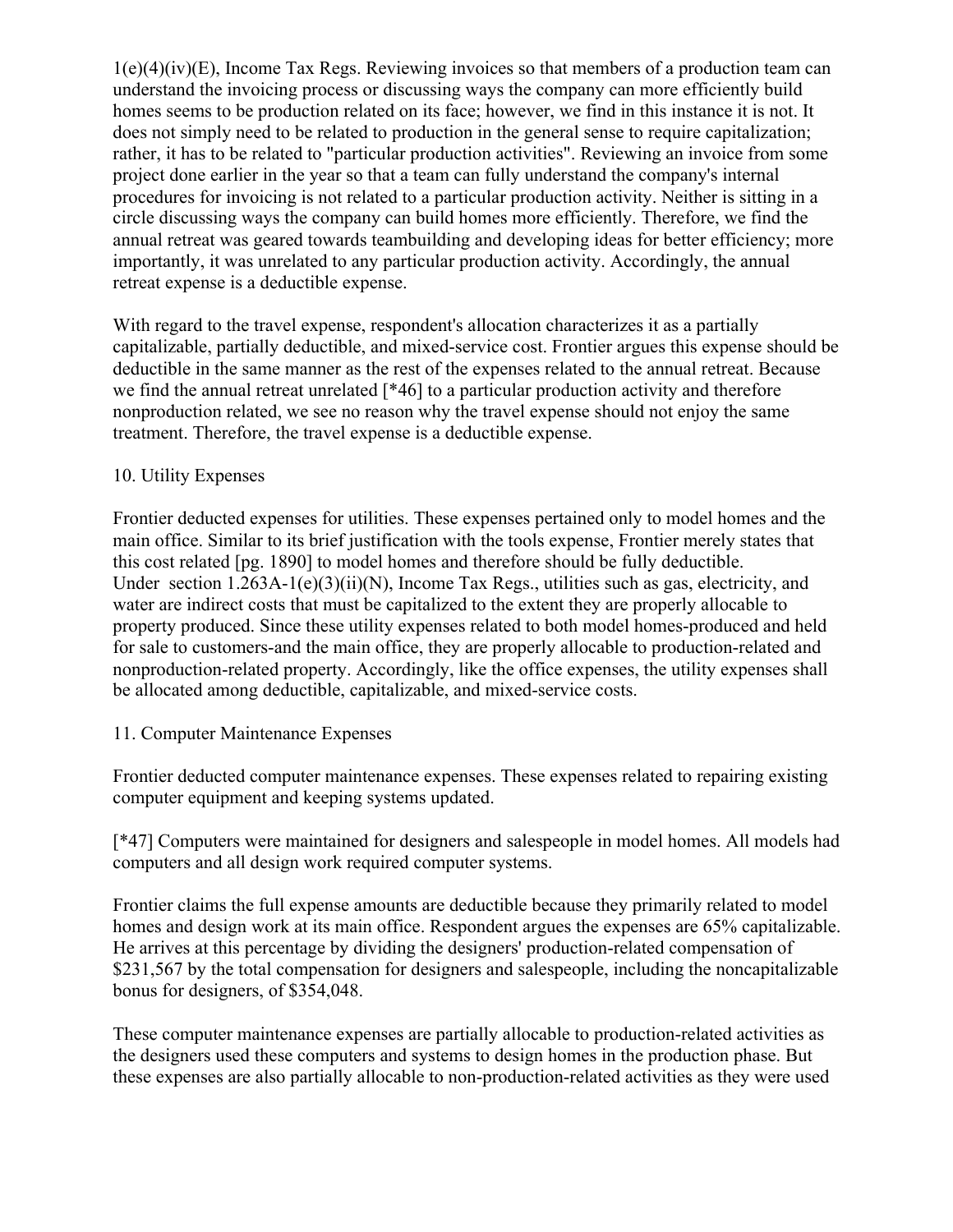in model homes by salespeople. Therefore, we agree with respondent's calculation and find the computer maintenance expense to be 65% capitalizable.

## III. Mitigation

Section 1311 provides for the correction of the effect of certain errors under circumstances specified in section 1312 when one or more provisions of law, such as the statute of limitations, would otherwise prevent such correction. The overriding purpose of these provisions is to permit an equitable adjustment by [\*48] treating an error as if it had never existed. O'Donnell v. Belcher, 414 F.2d 833 [24 AFTR 2d 69-5164] (5th Cir. 1969). The party invoking the mitigation provisions carries the burden of proving the specific requirements are met. Olin Mathieson Chem. Corp. v. United States, 265 F.2d 293 [3 AFTR 2d 327] (7th Cir. 1959).

Frontier makes a claim for relief under the mitigation provisions because once it makes the necessary corrections to its capital account, it will have an increase in basis for 2005 which will result in the corporation's also capitalizing a larger amount in the following years. Consequently, Frontier hopes to use the mitigation provisions to make an adjustment for one or more of those later years.

While it is true that "it is important that the mitigation provisions be given a liberal and remedial interpretation", see O'Brien v. United States, 766 F.2d 1038, 1042 [56 AFTR 2d 85-5395] (7th Cir. 1985), it is also true that "'[t]he danger of an over-liberal interpretation of statutory purpose is reduced, at least to some extent, by the necessity for fitting the facts of each case into the concrete, detailed requirements set out in the statute", Belcher, 414 F.2d at 839 (quoting United States v. Rachal, 312 F.2d 376, 383 [11 AFTR 2d 353] (5th Cir. 1962)).

Section 1311 applies only if a determination as defined in section 1313 is described in one or more paragraphs of section 1312. Section  $1313(a)(1)$  defines the term "determination" to include a decision by the Tax Court which has become [\*49] final. Finality of Tax Court decisions is provided for in section 7481. Estate of Mueller v. Commissioner, 101 T.C. 551, 557 (1993). Section 7481 provides a decision will become final either (1) upon the expiration of the time allowed for filing a notice of appeal, if no such notice has been duly filed within that time, or (2) when this decision is affirmed or the appeal is dismissed.

Frontier asks this Court to grant equitable relief under the mitigation provisions [pg. 1891] with an eye toward the date when the decision in this case becomes final. That, however, is not consistent with the clear provisions of sections 1313(a) and 7481. 15

[\*50] In reaching our holdings herein, we have considered all arguments made, and, to the extent not mentioned above, we conclude they are moot, irrelevant, or without merit.

To reflect the foregoing,

Decision will be entered under Rule 155.

1 The parties stipulated and agreed that of the total \$362,240 rent expense Frontier deducted on its 2005 tax return, Frontier may neither deduct nor capitalize \$73,601 but may deduct \$288,639. The parties also agreed the following expenses are fully deductible: salaries and bonuses for sales and marketing employees; State franchise tax; corporate income tax; employment tax;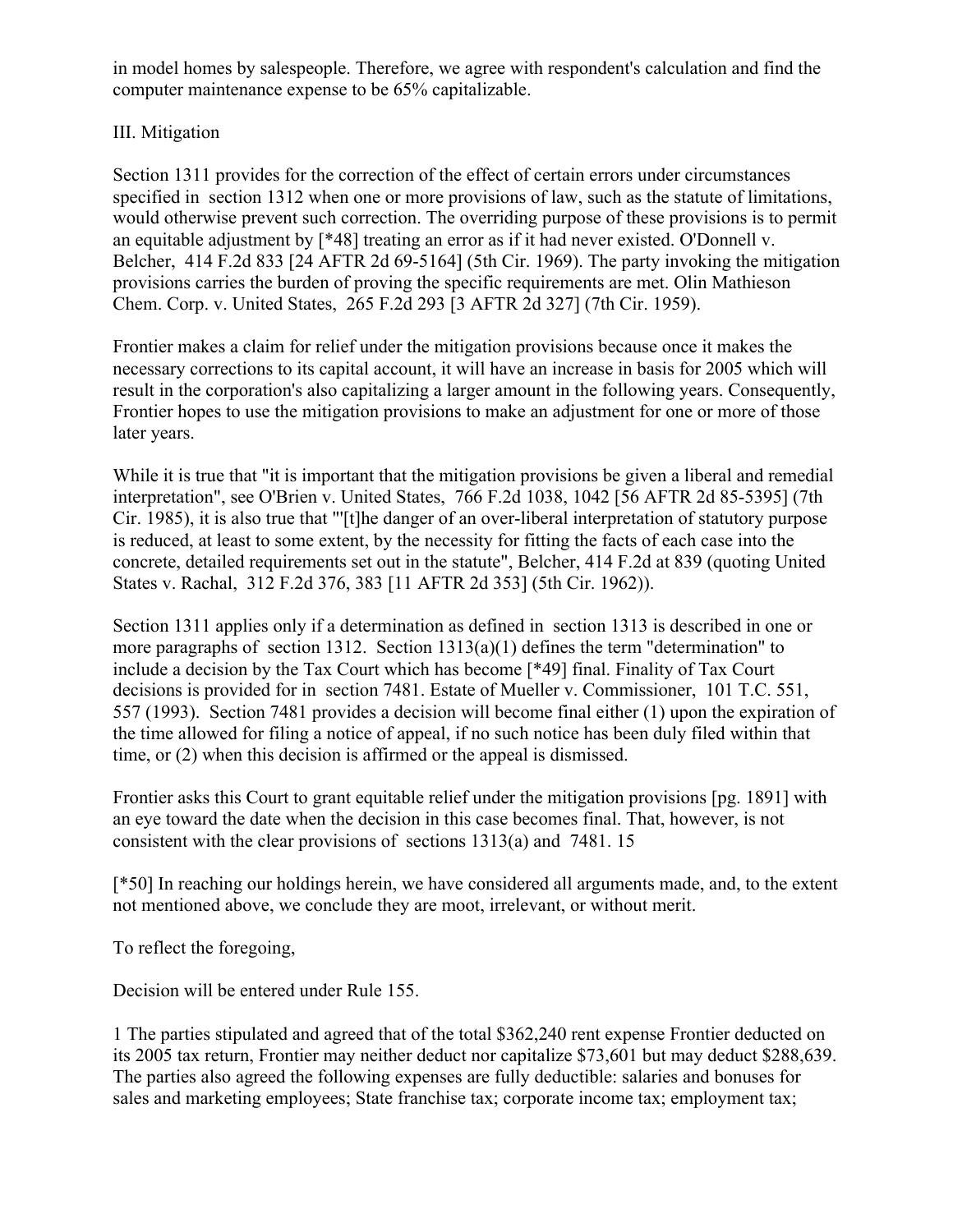depreciation; legal fees for warranty claims; office telephone for the Fairfield and Oakhurst offices; warranty; Web page maintenance; decorating models; bank charges; dues and subscriptions; meals; charitable contributions; and advertising.

2 Unless otherwise indicated, all Rule references are to the Tax Court Rules of Practice and Procedure, and all section references are to the Internal Revenue Code in effect for the year at issue.

3 Frontier asserted an accounting method in its pretrial memorandum different from the one asserted at trial or in its posttrial briefs. In its pretrial memorandum, Frontier argued that additional sec. 263A costs should be allocated to ending inventory using the standard cost method under sec. 1.263A-1(f)(3)(ii), Income Tax Regs., or one of its close variants, the specific identification method under sec. 1.263A-1(f)(2), Income Tax Regs., the burden rate method under sec.  $1.263A-1(f)(3)(i)$ , Income Tax Regs., or a permitted modified version thereof. Because Frontier made no argument to that effect at trial or on brief, we deem it waived. See Bernstein v. Commissioner, 22 T.C. 1146, 1152 (1954) (holding against the taxpayer with respect to an issue because, among other things, the taxpayer did not press the issue on brief), aff'd per curiam, 230 F.2d 603 [49 AFTR 311] (2d Cir. 1956); Lime Cola Co. v. Commissioner, 22 T.C. 593, 606 (1954) ("Petitioners in their brief do not argue anything about \*\*\* [the issue]; and, although they do not expressly abandon the issue \*\*\* , we presume they no longer press it.").

4 "A new theory that is presented to sustain a deficiency is treated as a new matter when it either alters the original deficiency or requires the presentation of different evidence. \*\*\* A new theory which merely clarifies or develops the original determination is not a new matter in respect of which \*\*\* [the Internal Revenue Service] bears the burden of proof." Shea v. Commissioner, 112 T.C. 183, 191 (1999).

5 Frontier listed various duties Mr. Bopp performed on behalf of Frontier that were most in line with the deductible service activities listed under sec. 1.263A-1(e)(4)(iv), Income Tax Regs.

6 (ii) De minimis rule. -For purposes of administrative convenience, if 90 percent or more of a mixed service department's costs are deductible service costs, a taxpayer may elect not to allocate any portion of the service department's costs to property produced or property acquired for resale. \*\*\* Under this election, however, if 90 percent or more of a mixed service department's costs are capitalizable service costs, a taxpayer must allocate 100 percent of the department's costs to the production or resale activity benefitted.

7 This refers to bonuses he received in 2005 as well as years not at issue.

8 Direct examination of Mr. Bopp:

Q: Who has primary responsibility for building homes?

A: The project managers.

9 Direct examination of Mr. Bopp:

Q: How many homes is a project manager responsible for at a time?

A: You know, a typical project manager should be able to run between eight to ten homes annually-I mean at a time.

Q: How long does it take to manage the building of a home?